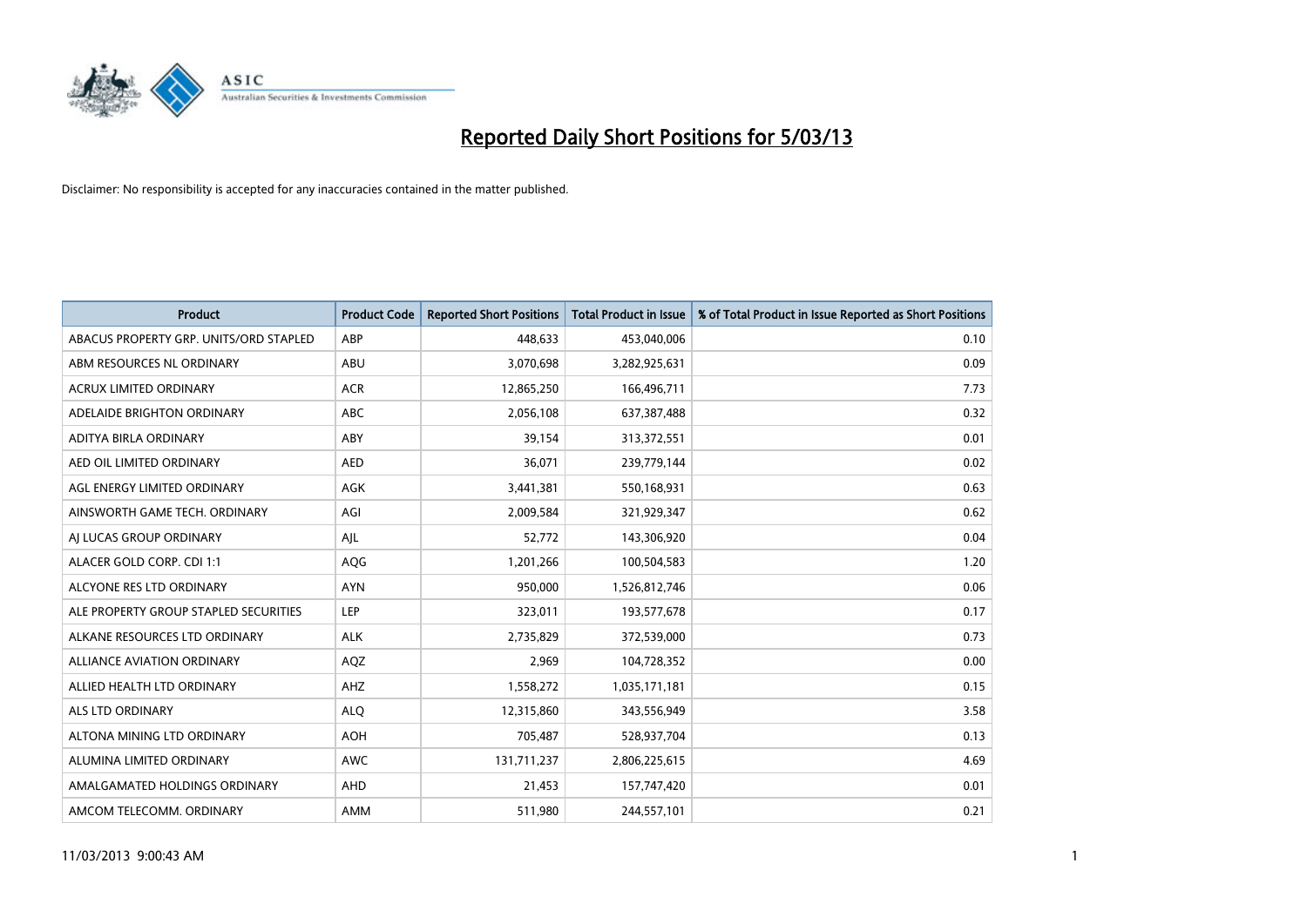

| <b>Product</b>                          | <b>Product Code</b> | <b>Reported Short Positions</b> | <b>Total Product in Issue</b> | % of Total Product in Issue Reported as Short Positions |
|-----------------------------------------|---------------------|---------------------------------|-------------------------------|---------------------------------------------------------|
| AMCOR LIMITED ORDINARY                  | AMC                 | 1,320,939                       | 1,206,684,923                 | 0.11                                                    |
| AMP LIMITED ORDINARY                    | AMP                 | 9,020,095                       | 2,930,423,546                 | 0.31                                                    |
| AMPELLA MINING ORDINARY                 | <b>AMX</b>          | 4,722,356                       | 248,000,493                   | 1.90                                                    |
| ANGLOGOLD ASHANTI CDI 5:1               | AGG                 | 319,496                         | 89,207,765                    | 0.36                                                    |
| ANSELL LIMITED ORDINARY                 | <b>ANN</b>          | 7,066,056                       | 130,768,652                   | 5.40                                                    |
| ANTARES ENERGY LTD ORDINARY             | <b>AZZ</b>          | 483,204                         | 257,000,000                   | 0.19                                                    |
| ANZ BANKING GRP LTD ORDINARY            | <b>ANZ</b>          | 3,293,351                       | 2,743,607,474                 | 0.12                                                    |
| APA GROUP STAPLED SECURITIES            | <b>APA</b>          | 5,874,655                       | 827,350,325                   | 0.71                                                    |
| APN NEWS & MEDIA ORDINARY               | <b>APN</b>          | 15,174,160                      | 661,526,586                   | 2.29                                                    |
| AQUARIUS PLATINUM. ORDINARY             | <b>AOP</b>          | 11,597,651                      | 486,851,336                   | 2.38                                                    |
| AQUILA RESOURCES ORDINARY               | <b>AQA</b>          | 10,969,052                      | 411,804,442                   | 2.66                                                    |
| ARAFURA RESOURCE LTD ORDINARY           | <b>ARU</b>          | 381,677                         | 441,270,644                   | 0.09                                                    |
| ARB CORPORATION ORDINARY                | <b>ARP</b>          | 131,203                         | 72,481,302                    | 0.18                                                    |
| ARDENT LEISURE GROUP STAPLED SECURITIES | AAD                 | 3,014,069                       | 397,774,513                   | 0.76                                                    |
| ARISTOCRAT LEISURE ORDINARY             | ALL                 | 8,780,914                       | 551,418,047                   | 1.59                                                    |
| ARRIUM LTD ORDINARY                     | ARI                 | 10,976,129                      | 1,351,527,328                 | 0.81                                                    |
| ASCIANO LIMITED ORDINARY                | <b>AIO</b>          | 6,090,145                       | 975,385,664                   | 0.62                                                    |
| ASG GROUP LIMITED ORDINARY              | <b>ASZ</b>          | 1,766,272                       | 206,720,839                   | 0.85                                                    |
| ASPEN GROUP ORD/UNITS STAPLED           | <b>APZ</b>          | 315,812                         | 1,192,803,491                 | 0.03                                                    |
| ASPIRE MINING LTD ORDINARY              | <b>AKM</b>          | 40,949                          | 655,594,556                   | 0.01                                                    |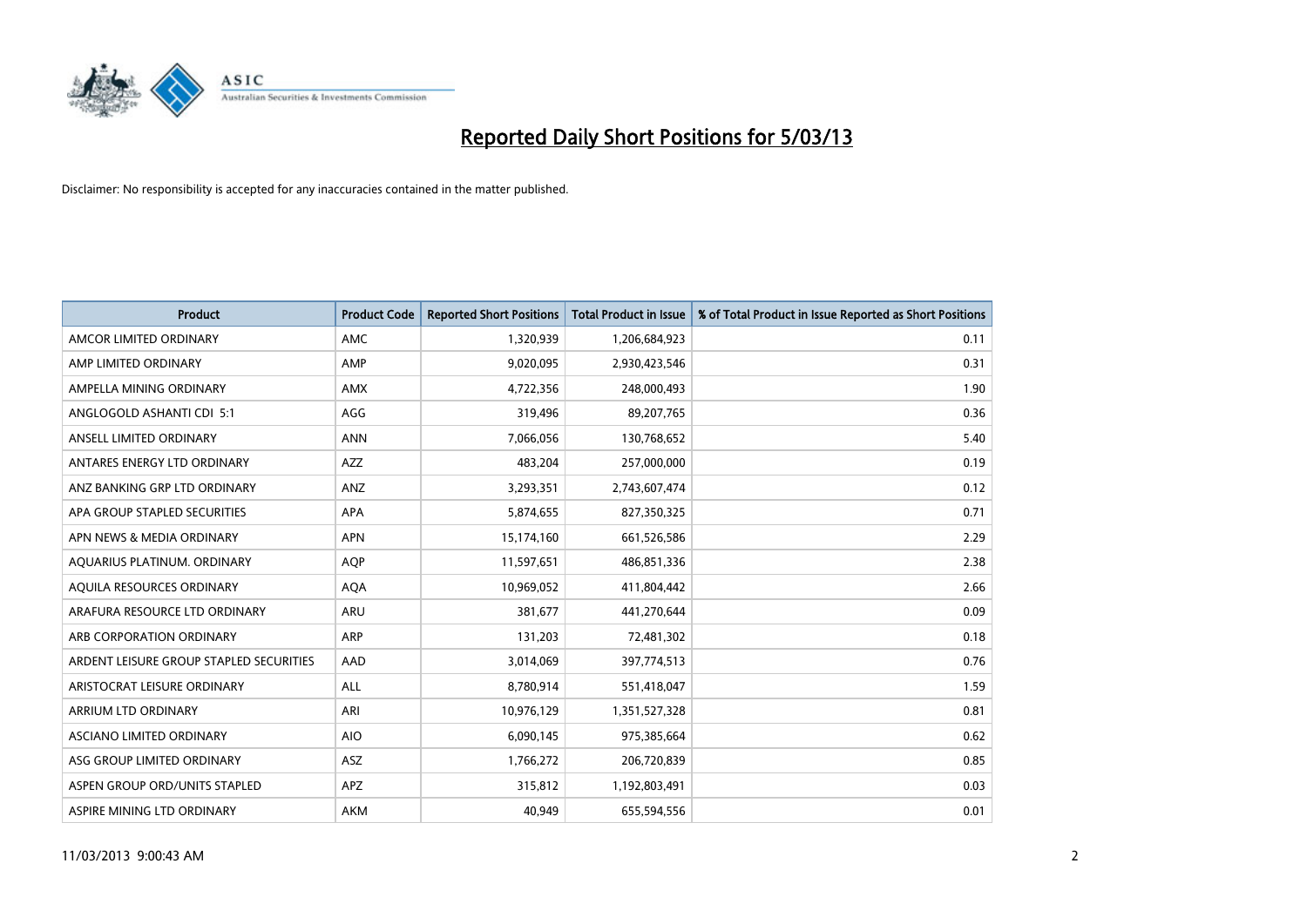

| <b>Product</b>                            | <b>Product Code</b> | <b>Reported Short Positions</b> | <b>Total Product in Issue</b> | % of Total Product in Issue Reported as Short Positions |
|-------------------------------------------|---------------------|---------------------------------|-------------------------------|---------------------------------------------------------|
| ASTRO JAP PROP GROUP STAPLED US PROHIBIT. | AJA                 | 9,145                           | 67,211,752                    | 0.01                                                    |
| ASX LIMITED ORDINARY                      | ASX                 | 3,157,613                       | 175,136,729                   | 1.80                                                    |
| ATLAS IRON LIMITED ORDINARY               | <b>AGO</b>          | 11,134,561                      | 909,718,409                   | 1.22                                                    |
| AURIZON HOLDINGS LTD ORDINARY             | <b>AZI</b>          | 8,107,508                       | 2,137,284,503                 | 0.38                                                    |
| <b>AURORA OIL &amp; GAS ORDINARY</b>      | <b>AUT</b>          | 7,931,217                       | 447,885,778                   | 1.77                                                    |
| <b>AUSDRILL LIMITED ORDINARY</b>          | <b>ASL</b>          | 4,127,432                       | 309,451,963                   | 1.33                                                    |
| AUSENCO LIMITED ORDINARY                  | AAX                 | 1,031,868                       | 123,527,574                   | 0.84                                                    |
| AUSTAL LIMITED ORDINARY                   | ASB                 | 481,039                         | 346,007,639                   | 0.14                                                    |
| AUSTBROKERS HOLDINGS ORDINARY             | <b>AUB</b>          | 1,971                           | 57,568,703                    | 0.00                                                    |
| AUSTIN ENGINEERING ORDINARY               | <b>ANG</b>          | 465,418                         | 72,344,403                    | 0.64                                                    |
| AUSTRALAND PROPERTY STAPLED SECURITY      | <b>ALZ</b>          | 253,514                         | 576,846,597                   | 0.04                                                    |
| AUSTRALIAN AGRICULT, ORDINARY             | AAC                 | 1,094,272                       | 312,905,085                   | 0.35                                                    |
| AUSTRALIAN INFRASTR, UNITS/ORDINARY       | <b>AIX</b>          | 4,063,686                       | 620,733,944                   | 0.65                                                    |
| AUSTRALIAN PHARM, ORDINARY                | API                 | 225,881                         | 488,115,883                   | 0.05                                                    |
| AVIENNINGS LIMITED ORDINARY               | <b>AVI</b>          | 121,391                         | 274,588,694                   | 0.04                                                    |
| AWE LIMITED ORDINARY                      | <b>AWE</b>          | 3,568,367                       | 522,116,985                   | 0.68                                                    |
| AZIMUTH RES LTD ORDINARY                  | <b>AZH</b>          | 2,058,456                       | 430,626,680                   | 0.48                                                    |
| BANDANNA ENERGY ORDINARY                  | <b>BND</b>          | 23,213,860                      | 528,481,199                   | 4.39                                                    |
| BANK OF QUEENSLAND. ORDINARY              | <b>BOQ</b>          | 4,899,455                       | 312,878,919                   | 1.57                                                    |
| <b>BASE RES LIMITED ORDINARY</b>          | <b>BSE</b>          | 470.851                         | 560,440,029                   | 0.08                                                    |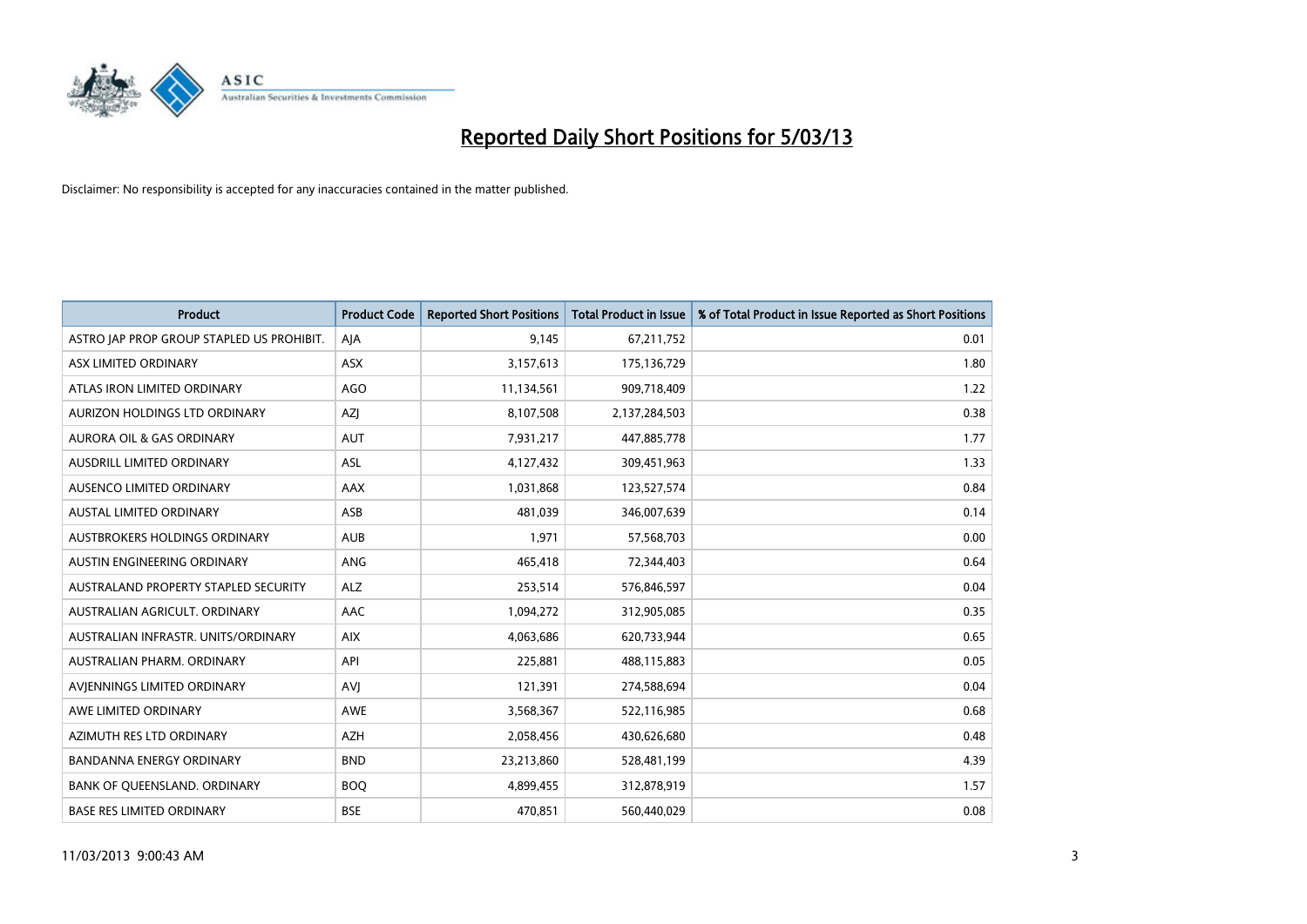

| <b>Product</b>                                | <b>Product Code</b> | <b>Reported Short Positions</b> | <b>Total Product in Issue</b> | % of Total Product in Issue Reported as Short Positions |
|-----------------------------------------------|---------------------|---------------------------------|-------------------------------|---------------------------------------------------------|
| <b>BATHURST RESOURCES ORDINARY</b>            | <b>BTU</b>          | 28,000,108                      | 697,247,997                   | 4.02                                                    |
| BC IRON LIMITED ORDINARY                      | <b>BCI</b>          | 97,206                          | 122,729,384                   | 0.08                                                    |
| <b>BEACH ENERGY LIMITED ORDINARY</b>          | <b>BPT</b>          | 15,789,464                      | 1,264,889,397                 | 1.25                                                    |
| BEADELL RESOURCE LTD ORDINARY                 | <b>BDR</b>          | 23,597,931                      | 742,204,752                   | 3.18                                                    |
| BEGA CHEESE LTD ORDINARY                      | <b>BGA</b>          | 6,615                           | 151,866,050                   | 0.00                                                    |
| BENDIGO AND ADELAIDE ORDINARY                 | <b>BEN</b>          | 9,444,551                       | 402,454,677                   | 2.35                                                    |
| BERKELEY RESOURCES ORDINARY                   | <b>BKY</b>          | 179,238                         | 179,393,273                   | 0.10                                                    |
| <b>BHP BILLITON LIMITED ORDINARY</b>          | <b>BHP</b>          | 11,301,511                      | 3,211,691,105                 | 0.35                                                    |
| <b>BILLABONG ORDINARY</b>                     | <b>BBG</b>          | 8,182,827                       | 478,944,292                   | 1.71                                                    |
| <b>BLACKMORES LIMITED ORDINARY</b>            | <b>BKL</b>          | 2,732                           | 16,909,231                    | 0.02                                                    |
| <b>BLACKTHORN RESOURCES ORD US PROHIBITED</b> | <b>BTR</b>          | 121,202                         | 164,285,950                   | 0.07                                                    |
| <b>BLUESCOPE STEEL LTD ORDINARY</b>           | <b>BSL</b>          | 1,121,810                       | 558,243,305                   | 0.20                                                    |
| <b>BOART LONGYEAR ORDINARY</b>                | <b>BLY</b>          | 7,659,904                       | 461,163,412                   | 1.66                                                    |
| BORAL LIMITED, ORDINARY                       | <b>BLD</b>          | 25,849,463                      | 766,370,951                   | 3.37                                                    |
| <b>BRADKEN LIMITED ORDINARY</b>               | <b>BKN</b>          | 11,028,019                      | 169,240,662                   | 6.52                                                    |
| <b>BRAMBLES LIMITED ORDINARY</b>              | <b>BXB</b>          | 1,514,768                       | 1,556,665,009                 | 0.10                                                    |
| <b>BREVILLE GROUP LTD ORDINARY</b>            | <b>BRG</b>          | 181,974                         | 130,095,322                   | 0.14                                                    |
| <b>BRICKWORKS LIMITED ORDINARY</b>            | <b>BKW</b>          | 13,184                          | 147,818,132                   | 0.01                                                    |
| <b>BROCKMAN MINING LTD ORDINARY</b>           | <b>BCK</b>          | 91,872                          | 7,894,482,131                 | 0.00                                                    |
| <b>BURU ENERGY ORDINARY</b>                   | <b>BRU</b>          | 18,328,193                      | 273,912,685                   | 6.69                                                    |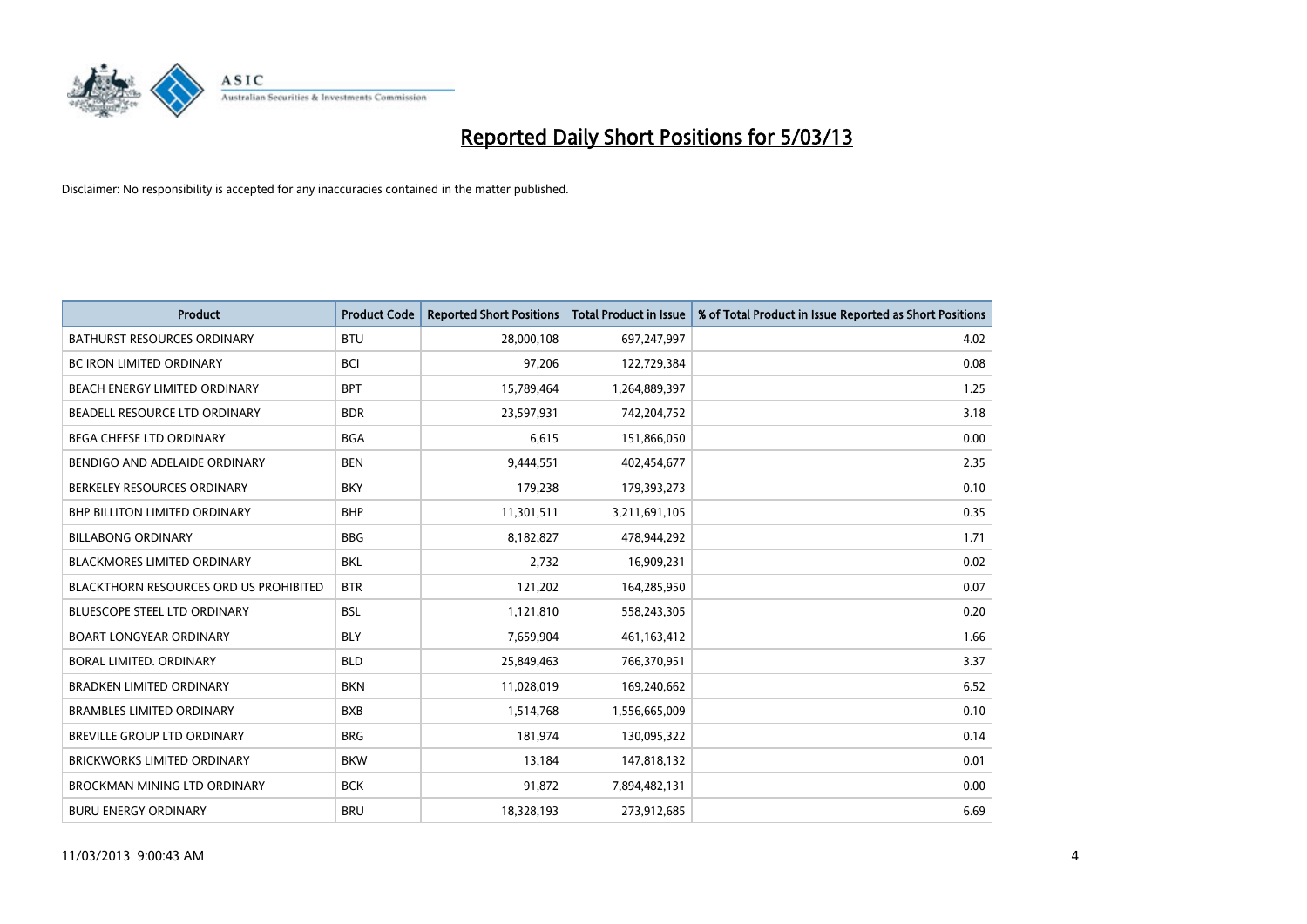

| <b>Product</b>                          | <b>Product Code</b> | <b>Reported Short Positions</b> | <b>Total Product in Issue</b> | % of Total Product in Issue Reported as Short Positions |
|-----------------------------------------|---------------------|---------------------------------|-------------------------------|---------------------------------------------------------|
| <b>BWP TRUST ORDINARY UNITS</b>         | <b>BWP</b>          | 2,019,921                       | 537,753,954                   | 0.38                                                    |
| CABCHARGE AUSTRALIA ORDINARY            | CAB                 | 7,234,913                       | 120,430,683                   | 6.01                                                    |
| <b>CALIBRE GROUP LTD ORDINARY</b>       | <b>CGH</b>          | 843,313                         | 307,378,401                   | 0.27                                                    |
| CALTEX AUSTRALIA ORDINARY               | <b>CTX</b>          | 5,413,238                       | 270,000,000                   | 2.00                                                    |
| CAPE LAMBERT RES LTD ORDINARY           | <b>CFE</b>          | 995,071                         | 687,533,792                   | 0.14                                                    |
| CARABELLA RES LTD ORDINARY              | <b>CLR</b>          | 53,326                          | 152,361,547                   | 0.03                                                    |
| <b>CARBON ENERGY ORDINARY</b>           | <b>CNX</b>          | 48.071                          | 779,807,322                   | 0.01                                                    |
| CARDNO LIMITED ORDINARY                 | <b>CDD</b>          | 6,806,444                       | 142,270,550                   | 4.78                                                    |
| CARNARVON PETROLEUM ORDINARY            | <b>CVN</b>          | 190,284                         | 937,857,700                   | 0.02                                                    |
| CARSALES.COM LTD ORDINARY               | <b>CRZ</b>          | 4,421,626                       | 235,783,495                   | 1.88                                                    |
| CASH CONVERTERS ORDINARY                | CCV                 | 5,749                           | 423,861,025                   | 0.00                                                    |
| CENTRAL PETROLEUM ORDINARY              | <b>CTP</b>          | 1,392,571                       | 1,388,978,845                 | 0.10                                                    |
| CERAMIC FUEL CELLS ORDINARY             | CFU                 | 74,652                          | 1,559,231,320                 | 0.00                                                    |
| CFS RETAIL TRUST GRP STAPLED SECURITIES | <b>CFX</b>          | 51,623,596                      | 2,828,495,659                 | 1.83                                                    |
| CHALLENGER DIV.PRO. STAPLED UNITS       | <b>CDI</b>          | 80,655                          | 214,101,013                   | 0.04                                                    |
| CHALLENGER LIMITED ORDINARY             | <b>CGF</b>          | 2,275,101                       | 534,607,512                   | 0.43                                                    |
| CHARTER HALL GROUP STAPLED US PROHIBIT. | <b>CHC</b>          | 367,190                         | 302,262,312                   | 0.12                                                    |
| <b>CHARTER HALL RETAIL UNITS</b>        | <b>CQR</b>          | 839,226                         | 337,582,974                   | 0.25                                                    |
| <b>CHORUS LIMITED ORDINARY</b>          | <b>CNU</b>          | 430,238                         | 385,082,123                   | 0.11                                                    |
| CITIGOLD CORP LTD ORDINARY              | <b>CTO</b>          | 153,427                         | 1,352,907,765                 | 0.01                                                    |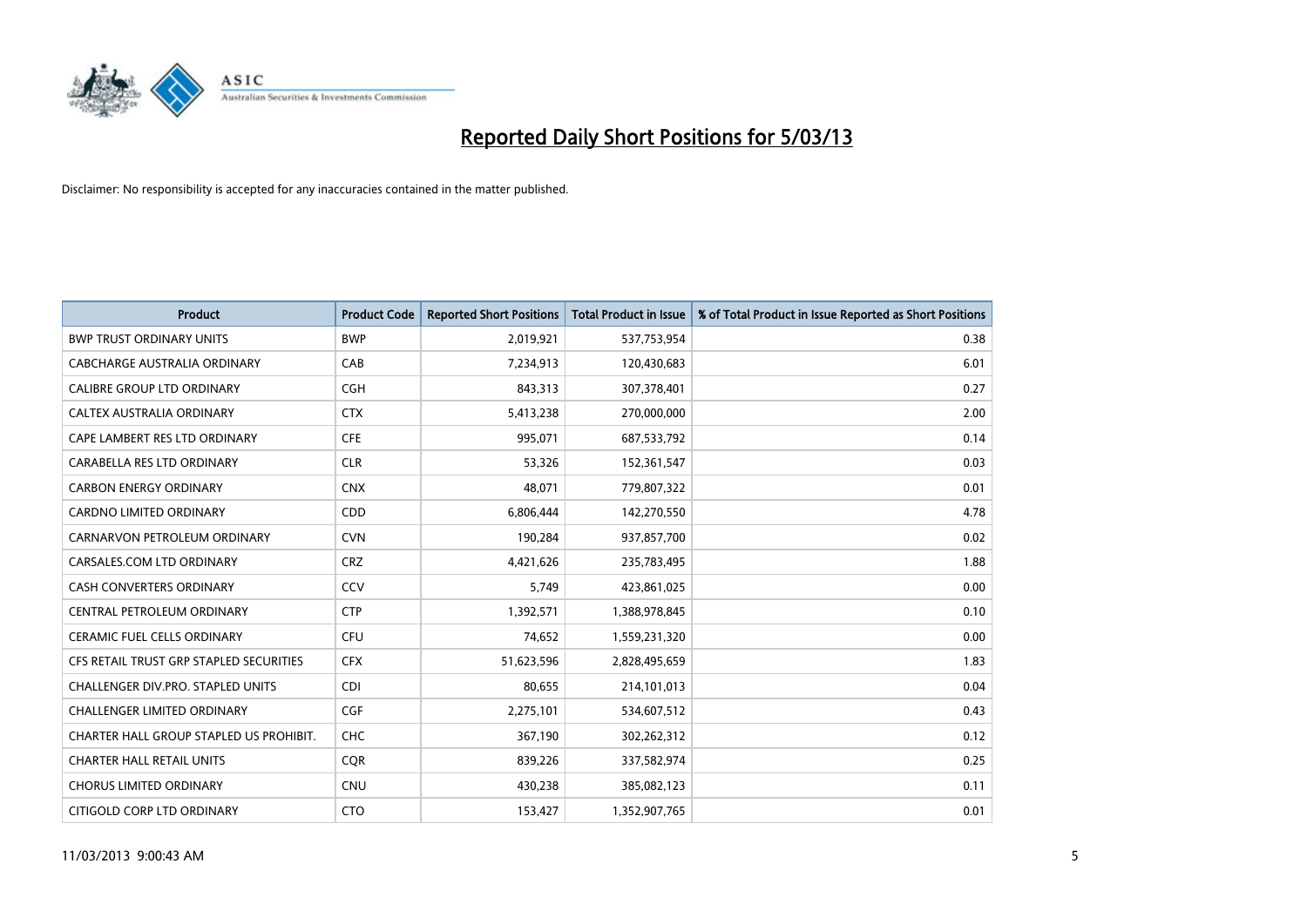

| <b>Product</b>                          | <b>Product Code</b> | <b>Reported Short Positions</b> | Total Product in Issue | % of Total Product in Issue Reported as Short Positions |
|-----------------------------------------|---------------------|---------------------------------|------------------------|---------------------------------------------------------|
| COAL OF AFRICA LTD ORDINARY             | <b>CZA</b>          | 3,998                           | 1,048,368,613          | 0.00                                                    |
| COALSPUR MINES LTD ORDINARY             | <b>CPL</b>          | 14,526,820                      | 634,148,901            | 2.29                                                    |
| COCA-COLA AMATIL ORDINARY               | <b>CCL</b>          | 2,848,746                       | 762,133,414            | 0.37                                                    |
| COCHLEAR LIMITED ORDINARY               | <b>COH</b>          | 4,374,654                       | 57,036,329             | 7.67                                                    |
| <b>COCKATOO COAL ORDINARY</b>           | <b>COK</b>          | 12,141,062                      | 1,016,746,908          | 1.19                                                    |
| <b>CODAN LIMITED ORDINARY</b>           | <b>CDA</b>          | 170,151                         | 176,926,104            | 0.10                                                    |
| <b>COLLECTION HOUSE ORDINARY</b>        | <b>CLH</b>          | 1.000                           | 114,865,620            | 0.00                                                    |
| <b>COLLINS FOODS LTD ORDINARY</b>       | <b>CKF</b>          | 510,719                         | 93,000,003             | 0.55                                                    |
| COMMONWEALTH BANK, ORDINARY             | <b>CBA</b>          | 9,141,412                       | 1,609,180,841          | 0.57                                                    |
| <b>COMMONWEALTH PROP ORDINARY UNITS</b> | <b>CPA</b>          | 11,250,203                      | 2,347,003,413          | 0.48                                                    |
| <b>COMPASS RESOURCES ORDINARY</b>       | <b>CMR</b>          | 7,472                           | 1,403,744,100          | 0.00                                                    |
| <b>COMPUTERSHARE LTD ORDINARY</b>       | <b>CPU</b>          | 10,241,109                      | 555,664,059            | 1.84                                                    |
| COOPER ENERGY LTD ORDINARY              | <b>COE</b>          | 173,721                         | 329,034,654            | 0.05                                                    |
| <b>CORP TRAVEL LIMITED ORDINARY</b>     | <b>CTD</b>          | 134,863                         | 74,971,020             | 0.18                                                    |
| <b>CREDIT CORP GROUP ORDINARY</b>       | <b>CCP</b>          | 15,776                          | 45,932,899             | 0.03                                                    |
| <b>CROMWELL PROP STAPLED SECURITIES</b> | <b>CMW</b>          | 31,711                          | 1,460,982,142          | 0.00                                                    |
| <b>CROWN LIMITED ORDINARY</b>           | <b>CWN</b>          | 5,855,704                       | 728,394,185            | 0.80                                                    |
| <b>CSG LIMITED ORDINARY</b>             | CSV                 | 125,970                         | 278,155,477            | 0.05                                                    |
| <b>CSL LIMITED ORDINARY</b>             | <b>CSL</b>          | 729,188                         | 498,199,305            | 0.15                                                    |
| <b>CSR LIMITED ORDINARY</b>             | <b>CSR</b>          | 45.550.940                      | 506,000,315            | 9.00                                                    |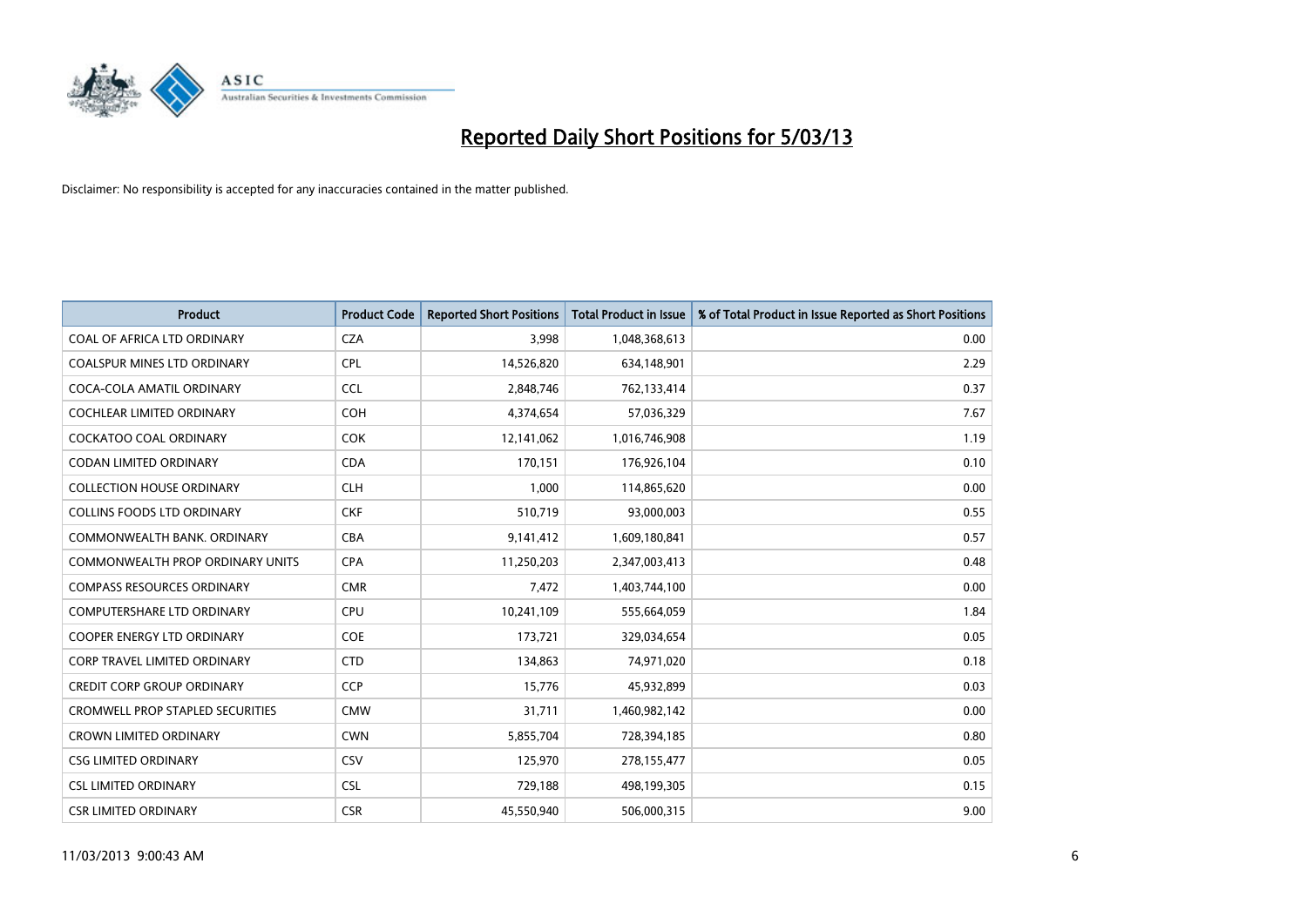

| <b>Product</b>                     | <b>Product Code</b> | <b>Reported Short Positions</b> | <b>Total Product in Issue</b> | % of Total Product in Issue Reported as Short Positions |
|------------------------------------|---------------------|---------------------------------|-------------------------------|---------------------------------------------------------|
| <b>CUDECO LIMITED ORDINARY</b>     | <b>CDU</b>          | 2,857,059                       | 199,877,294                   | 1.43                                                    |
| DART ENERGY LTD ORDINARY           | <b>DTE</b>          | 16,180,687                      | 878,668,388                   | 1.84                                                    |
| DAVID JONES LIMITED ORDINARY       | <b>DIS</b>          | 61,725,862                      | 531,788,775                   | 11.61                                                   |
| DECMIL GROUP LIMITED ORDINARY      | <b>DCG</b>          | 1,056,450                       | 168,203,219                   | 0.63                                                    |
| DEEP YELLOW LIMITED ORDINARY       | <b>DYL</b>          | 350,800                         | 1,553,507,294                 | 0.02                                                    |
| DEXUS PROPERTY GROUP STAPLED UNITS | <b>DXS</b>          | 5,771,818                       | 4,839,024,176                 | 0.12                                                    |
| DISCOVERY METALS LTD ORDINARY      | <b>DML</b>          | 2,828,952                       | 486,986,451                   | 0.58                                                    |
| DOMINO PIZZA ENTERPR ORDINARY      | <b>DMP</b>          | 63,090                          | 70,192,674                    | 0.09                                                    |
| DORAY MINERALS LTD ORDINARY        | <b>DRM</b>          | 72,528                          | 141,866,768                   | 0.05                                                    |
| DOWNER EDI LIMITED ORDINARY        | <b>DOW</b>          | 3,298,392                       | 429,100,296                   | 0.77                                                    |
| DRILLSEARCH ENERGY ORDINARY        | <b>DLS</b>          | 5,273,971                       | 427,353,371                   | 1.23                                                    |
| DUET GROUP STAPLED US PROHIBIT.    | <b>DUE</b>          | 8,485,922                       | 1,169,314,842                 | 0.73                                                    |
| DULUXGROUP LIMITED ORDINARY        | <b>DLX</b>          | 6,640,783                       | 374,507,181                   | 1.77                                                    |
| <b>DWS LTD ORDINARY</b>            | <b>DWS</b>          | 299,729                         | 132,362,763                   | 0.23                                                    |
| ECHO ENTERTAINMENT ORDINARY        | EGP                 | 7,611,752                       | 825,672,730                   | 0.92                                                    |
| ELDERS LIMITED ORDINARY            | <b>ELD</b>          | 16,753,242                      | 448,598,480                   | 3.73                                                    |
| ELEMENTAL MINERALS ORDINARY        | <b>ELM</b>          | 67,215                          | 288,587,228                   | 0.02                                                    |
| ELEMENTOS LIMITED ORDINARY         | <b>ELT</b>          | 16                              | 149,531,420                   | 0.00                                                    |
| <b>EMECO HOLDINGS ORDINARY</b>     | <b>EHL</b>          | 5,341,303                       | 599,675,707                   | 0.89                                                    |
| <b>ENDEAVOUR MIN CORP CDI 1:1</b>  | <b>EVR</b>          | 95,612                          | 129,653,699                   | 0.07                                                    |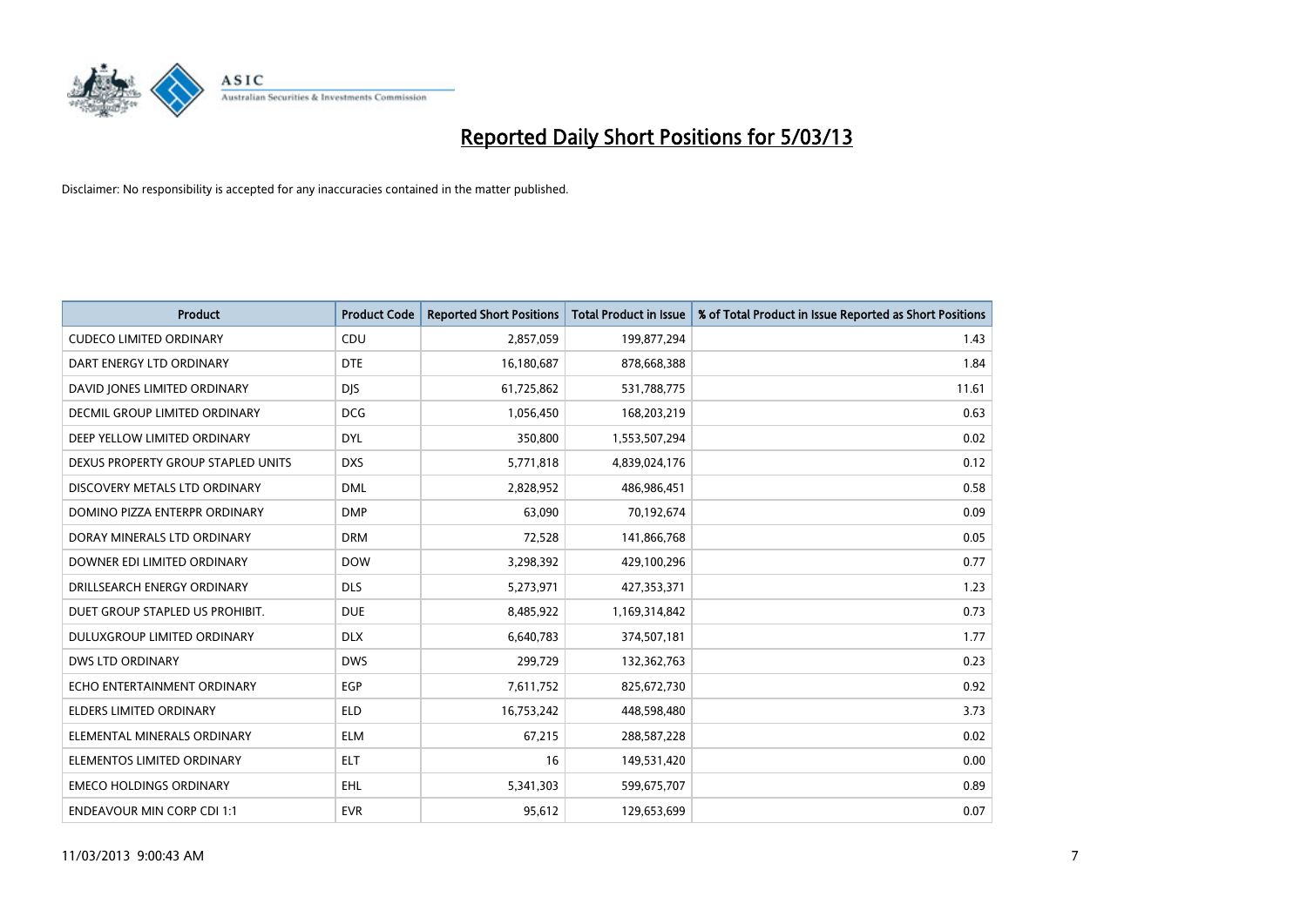

| <b>Product</b>                               | <b>Product Code</b> | <b>Reported Short Positions</b> | <b>Total Product in Issue</b> | % of Total Product in Issue Reported as Short Positions |
|----------------------------------------------|---------------------|---------------------------------|-------------------------------|---------------------------------------------------------|
| <b>ENERGY RESOURCES ORDINARY 'A'</b>         | <b>ERA</b>          | 7,786,502                       | 517,725,062                   | 1.50                                                    |
| <b>ENERGY WORLD CORPOR. ORDINARY</b>         | <b>EWC</b>          | 19,339,616                      | 1,734,166,672                 | 1.12                                                    |
| <b>ENVESTRA LIMITED ORDINARY</b>             | <b>ENV</b>          | 8,808,397                       | 1,603,333,497                 | 0.55                                                    |
| EVOLUTION MINING LTD ORDINARY                | <b>EVN</b>          | 11,478,831                      | 708,092,989                   | 1.62                                                    |
| <b>EXCELSIOR GOLD LTD ORDINARY</b>           | <b>EXG</b>          | 462,500                         | 404,078,424                   | 0.11                                                    |
| FAIRFAX MEDIA LTD ORDINARY                   | <b>FXI</b>          | 384,104,944                     | 2,351,955,725                 | 16.33                                                   |
| <b>FANTASTIC HOLDINGS ORDINARY</b>           | <b>FAN</b>          | 4,441                           | 102,739,538                   | 0.00                                                    |
| FAR LTD ORDINARY                             | FAR                 | 21,000,000                      | 2,499,846,742                 | 0.84                                                    |
| FEDERATION CNTRES ORD/UNIT STAPLED SEC       | <b>FDC</b>          | 6,241,246                       | 1,427,641,139                 | 0.44                                                    |
| <b>FKP PROPERTY GROUP STAPLED SECURITIES</b> | <b>FKP</b>          | 6,064,905                       | 321,578,705                   | 1.89                                                    |
| FLEETWOOD CORP ORDINARY                      | <b>FWD</b>          | 3,297,628                       | 60,104,188                    | 5.49                                                    |
| FLETCHER BUILDING ORDINARY                   | <b>FBU</b>          | 4,443,502                       | 684,793,538                   | 0.65                                                    |
| <b>FLEXIGROUP LIMITED ORDINARY</b>           | <b>FXL</b>          | 35,824                          | 287,869,669                   | 0.01                                                    |
| <b>FLIGHT CENTRE ORDINARY</b>                | <b>FLT</b>          | 10,996,016                      | 100,219,792                   | 10.97                                                   |
| FLINDERS MINES LTD ORDINARY                  | <b>FMS</b>          | 2,041,194                       | 1,821,300,404                 | 0.11                                                    |
| FOCUS MINERALS LTD ORDINARY                  | <b>FML</b>          | 2,000,000                       | 8,822,771,352                 | 0.02                                                    |
| FONTERRA SHARE FUND ORDINARY UNITS           | FSF                 | 36,135                          | 95,689,327                    | 0.04                                                    |
| <b>FORGE GROUP LIMITED ORDINARY</b>          | FGE                 | 135,600                         | 86,169,014                    | 0.16                                                    |
| FORTESCUE METALS GRP ORDINARY                | <b>FMG</b>          | 155,924,283                     | 3,113,798,659                 | 5.01                                                    |
| <b>G.U.D. HOLDINGS ORDINARY</b>              | GUD                 | 3,955,820                       | 71,341,319                    | 5.54                                                    |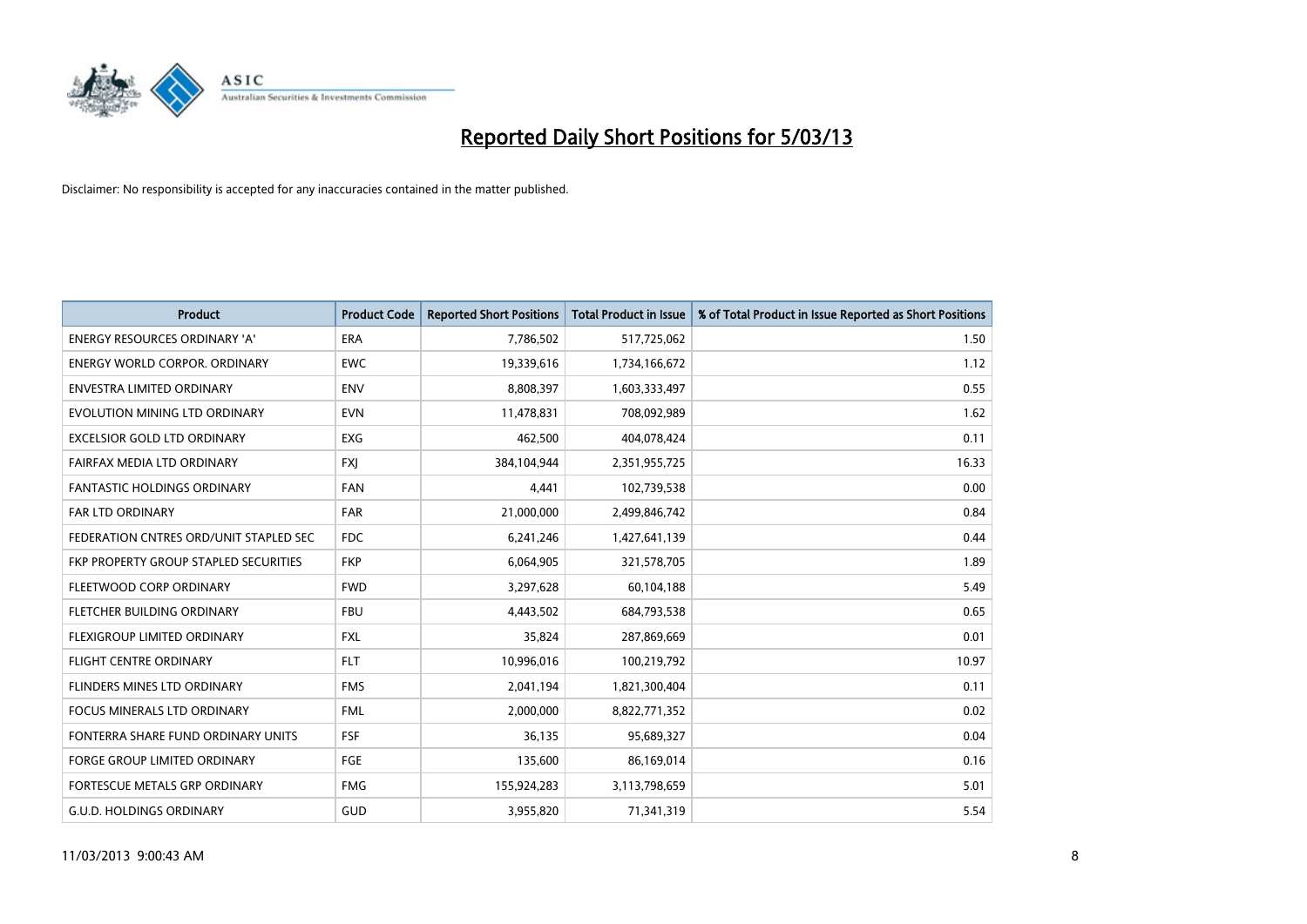

| <b>Product</b>                            | <b>Product Code</b> | <b>Reported Short Positions</b> | <b>Total Product in Issue</b> | % of Total Product in Issue Reported as Short Positions |
|-------------------------------------------|---------------------|---------------------------------|-------------------------------|---------------------------------------------------------|
| <b>G8 EDUCATION LIMITED ORDINARY</b>      | GEM                 | 420,037                         | 270,940,348                   | 0.16                                                    |
| <b>GALAXY RESOURCES ORDINARY</b>          | GXY                 | 3,722,215                       | 584,355,501                   | 0.64                                                    |
| <b>GENETIC TECHNOLOGIES ORDINARY</b>      | <b>GTG</b>          | 133,950                         | 475,471,819                   | 0.03                                                    |
| <b>GEODYNAMICS LIMITED ORDINARY</b>       | GDY                 | 850                             | 406,452,608                   | 0.00                                                    |
| <b>GINDALBIE METALS LTD ORDINARY</b>      | <b>GBG</b>          | 42,438,590                      | 1,404,350,200                 | 3.02                                                    |
| <b>GOODMAN FIELDER, ORDINARY</b>          | GFF                 | 26,226,231                      | 1,955,559,207                 | 1.34                                                    |
| <b>GOODMAN GROUP STAPLED US PROHIBIT.</b> | <b>GMG</b>          | 2,318,196                       | 1,713,233,947                 | 0.14                                                    |
| <b>GPT GROUP STAPLED SEC.</b>             | <b>GPT</b>          | 8,497,652                       | 1,768,731,729                 | 0.48                                                    |
| <b>GRAINCORP LIMITED A CLASS ORDINARY</b> | <b>GNC</b>          | 1,035,801                       | 228,855,628                   | 0.45                                                    |
| <b>GRANGE RESOURCES, ORDINARY</b>         | <b>GRR</b>          | 1,266,294                       | 1,156,181,782                 | 0.11                                                    |
| <b>GREENLAND MIN EN LTD ORDINARY</b>      | GGG                 | 4,814,018                       | 571,225,263                   | 0.84                                                    |
| <b>GRYPHON MINERALS LTD ORDINARY</b>      | GRY                 | 27,780,629                      | 400,464,983                   | 6.94                                                    |
| <b>GUILDFORD COAL LTD ORDINARY</b>        | <b>GUF</b>          | 1,145,518                       | 521,046,899                   | 0.22                                                    |
| <b>GUIARAT NRE COAL LTD ORDINARY</b>      | <b>GNM</b>          | 1,624,800                       | 1,376,138,678                 | 0.12                                                    |
| <b>GUNNS LIMITED ORDINARY</b>             | <b>GNS</b>          | 51,772,667                      | 848,401,559                   | 6.10                                                    |
| <b>GWA GROUP LTD ORDINARY</b>             | <b>GWA</b>          | 5,575,198                       | 304,706,899                   | 1.83                                                    |
| <b>HARVEY NORMAN ORDINARY</b>             | <b>HVN</b>          | 92,837,219                      | 1,062,316,784                 | 8.74                                                    |
| <b>HASTIE GROUP LIMITED ORDINARY</b>      | <b>HST</b>          | 210,891                         | 137,353,504                   | 0.15                                                    |
| <b>HENDERSON GROUP CDI 1:1</b>            | <b>HGG</b>          | 3,225,362                       | 718,996,007                   | 0.45                                                    |
| HEA HOLDINGS LIMITED ORDINARY             | <b>HFA</b>          | 3.809                           | 117,332,831                   | 0.00                                                    |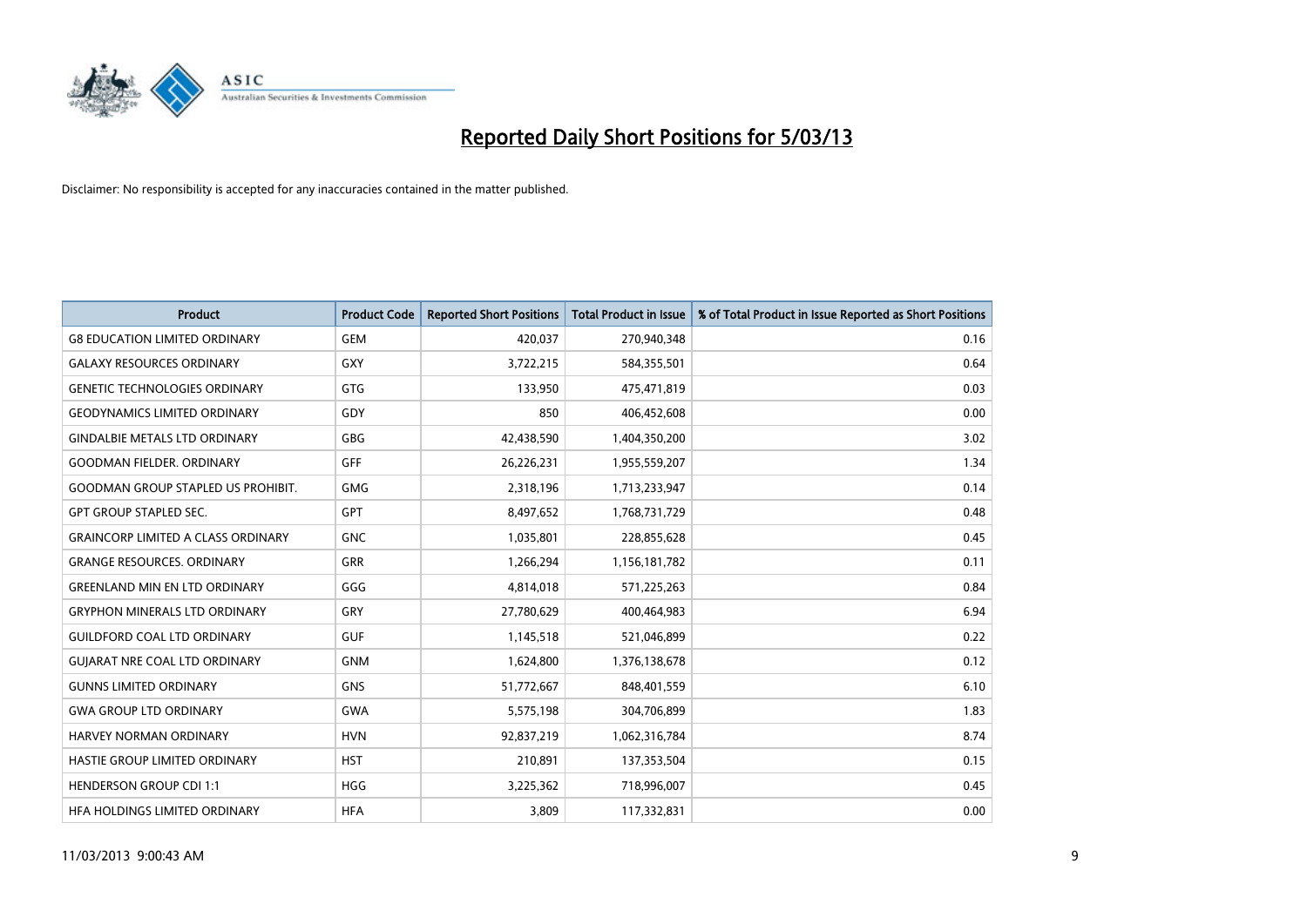

| <b>Product</b>                           | <b>Product Code</b> | <b>Reported Short Positions</b> | <b>Total Product in Issue</b> | % of Total Product in Issue Reported as Short Positions |
|------------------------------------------|---------------------|---------------------------------|-------------------------------|---------------------------------------------------------|
| <b>HIGHLANDS PACIFIC ORDINARY</b>        | <b>HIG</b>          | 600,996                         | 789,132,854                   | 0.08                                                    |
| HILLGROVE RES LTD ORDINARY               | <b>HGO</b>          | 2,144,545                       | 1,022,760,221                 | 0.21                                                    |
| HILLS HOLDINGS LTD ORDINARY              | <b>HIL</b>          | 2,504,785                       | 246,500,444                   | 1.02                                                    |
| HORIZON OIL LIMITED ORDINARY             | <b>HZN</b>          | 30,372,064                      | 1,135,266,515                 | 2.68                                                    |
| <b>ICON ENERGY LIMITED ORDINARY</b>      | <b>ICN</b>          | 1,724,608                       | 533,391,210                   | 0.32                                                    |
| <b>IINET LIMITED ORDINARY</b>            | <b>IIN</b>          | 1,022,544                       | 161,238,847                   | 0.63                                                    |
| <b>ILUKA RESOURCES ORDINARY</b>          | ILU                 | 61,066,076                      | 418,700,517                   | 14.58                                                   |
| <b>IMDEX LIMITED ORDINARY</b>            | <b>IMD</b>          | 953,834                         | 210,473,188                   | 0.45                                                    |
| IMF (AUSTRALIA) LTD ORDINARY             | <b>IMF</b>          | 759,881                         | 123,201,716                   | 0.62                                                    |
| <b>INCITEC PIVOT ORDINARY</b>            | IPL                 | 11,965,053                      | 1,628,730,107                 | 0.73                                                    |
| <b>INDEPENDENCE GROUP ORDINARY</b>       | <b>IGO</b>          | 2,643,386                       | 232,882,535                   | 1.14                                                    |
| <b>INDOPHIL RESOURCES ORDINARY</b>       | <b>IRN</b>          | 684,507                         | 1,203,146,194                 | 0.06                                                    |
| <b>INFIGEN ENERGY STAPLED SECURITIES</b> | <b>IFN</b>          | 3,328,617                       | 762,265,972                   | 0.44                                                    |
| <b>INSURANCE AUSTRALIA ORDINARY</b>      | IAG                 | 4,472,223                       | 2,079,034,021                 | 0.22                                                    |
| <b>INTEGRATED RESEARCH ORDINARY</b>      | IRI                 | 57,507                          | 168,359,453                   | 0.03                                                    |
| <b>INTREPID MINES ORDINARY</b>           | <b>IAU</b>          | 9,952,561                       | 555,623,798                   | 1.79                                                    |
| INVESTA OFFICE FUND STAPLED SECURITIES   | <b>IOF</b>          | 2,449,194                       | 614,047,458                   | 0.40                                                    |
| <b>INVOCARE LIMITED ORDINARY</b>         | IVC                 | 2,045,829                       | 110,030,298                   | 1.86                                                    |
| <b>ION LIMITED ORDINARY</b>              | <b>ION</b>          | 164,453                         | 256,365,105                   | 0.06                                                    |
| <b>IOOF HOLDINGS LTD ORDINARY</b>        | <b>IFL</b>          | 1,390,110                       | 232,091,225                   | 0.60                                                    |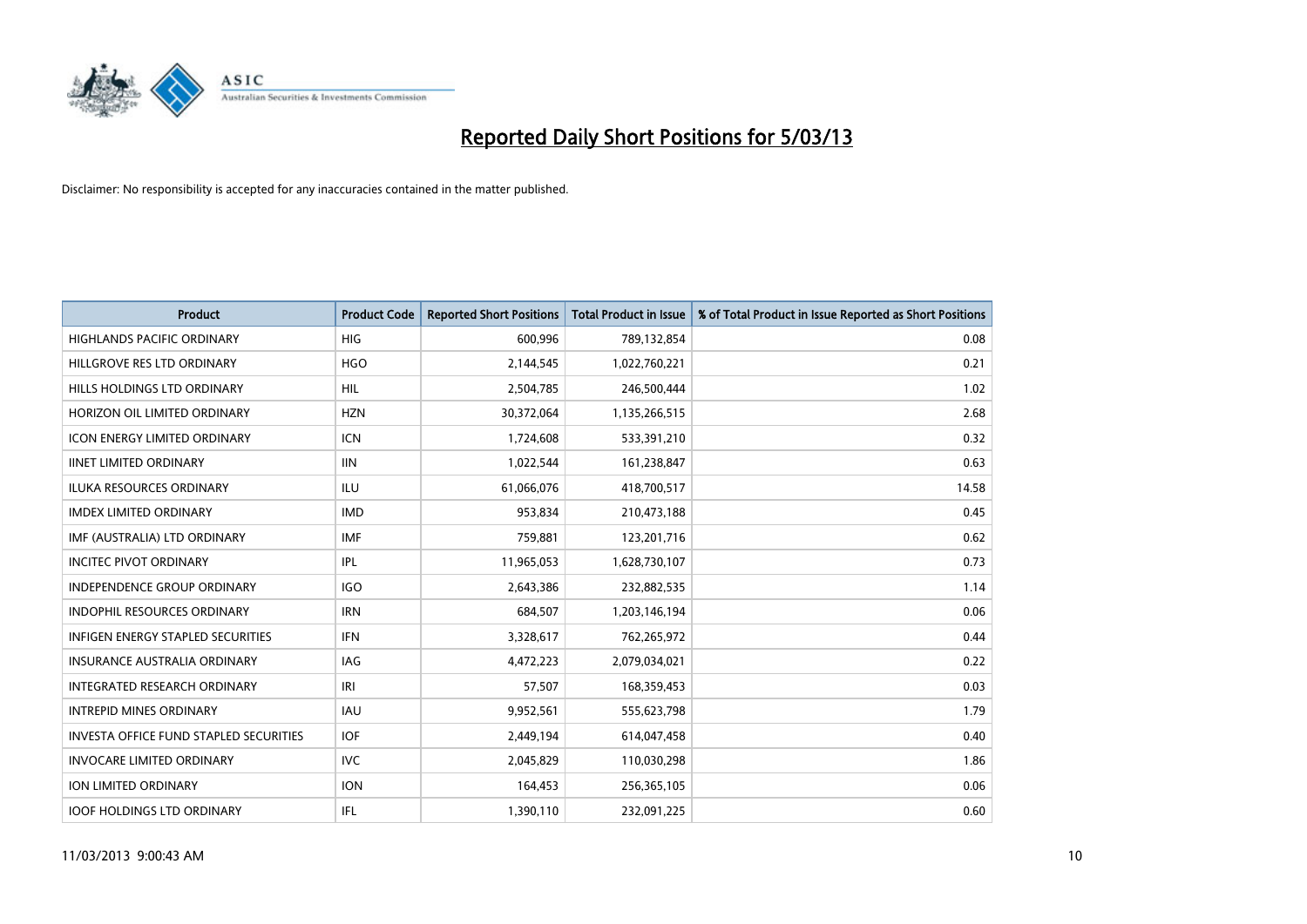

| <b>Product</b>                                  | <b>Product Code</b> | <b>Reported Short Positions</b> | <b>Total Product in Issue</b> | % of Total Product in Issue Reported as Short Positions |
|-------------------------------------------------|---------------------|---------------------------------|-------------------------------|---------------------------------------------------------|
| <b>IRESS LIMITED ORDINARY</b>                   | <b>IRE</b>          | 2,041,070                       | 128,620,231                   | 1.59                                                    |
| <b>IRON ORE HOLDINGS ORDINARY</b>               | <b>IOH</b>          | 39,352                          | 161,174,005                   | 0.02                                                    |
| ISHARES GLB CONSSTA CDI 1:1                     | X                   | 16,160                          | 4,750,000                     | 0.34                                                    |
| ISHARES S&P ASIA 50 CDI 1:1                     | <b>IAA</b>          | 12,988                          | 1,700,000                     | 0.76                                                    |
| <b>IVANHOE AUSTRALIA ORDINARY</b>               | <b>IVA</b>          | 1,404,523                       | 724,339,661                   | 0.19                                                    |
| <b>JAMES HARDIE INDUST CHESS DEPOSITARY INT</b> | <b>IHX</b>          | 7,846,996                       | 440,948,927                   | 1.78                                                    |
| <b>IB HI-FI LIMITED ORDINARY</b>                | <b>IBH</b>          | 19,525,552                      | 98,893,976                    | 19.74                                                   |
| <b>JUMBO INTERACTIVE ORDINARY</b>               | <b>IIN</b>          | 1,200                           | 43,152,560                    | 0.00                                                    |
| <b>JUPITER MINES ORDINARY</b>                   | <b>IMS</b>          | 30                              | 2,281,835,383                 | 0.00                                                    |
| <b>KAGARA LTD ORDINARY</b>                      | KZL                 | 3,010,378                       | 798,953,117                   | 0.38                                                    |
| KAROON GAS AUSTRALIA ORDINARY                   | <b>KAR</b>          | 458,566                         | 221,420,769                   | 0.21                                                    |
| KATHMANDU HOLD LTD ORDINARY                     | <b>KMD</b>          | 16,988                          | 200,215,894                   | 0.01                                                    |
| <b>KBL MINING LIMITED ORDINARY</b>              | <b>KBL</b>          | 1.820                           | 293,535,629                   | 0.00                                                    |
| KINGSGATE CONSOLID. ORDINARY                    | <b>KCN</b>          | 13,859,200                      | 151,828,173                   | 9.13                                                    |
| KINGSROSE MINING LTD ORDINARY                   | <b>KRM</b>          | 344,471                         | 291,959,871                   | 0.12                                                    |
| LEIGHTON HOLDINGS ORDINARY                      | LEI                 | 7,890,869                       | 337, 164, 188                 | 2.34                                                    |
| LEND LEASE GROUP UNIT/ORD STAPLED               | <b>LLC</b>          | 3,793,568                       | 574,351,883                   | 0.66                                                    |
| LINC ENERGY LTD ORDINARY                        | <b>LNC</b>          | 14,229,733                      | 517,770,424                   | 2.75                                                    |
| LYCOPODIUM LIMITED ORDINARY                     | LYL                 | 302                             | 38,755,103                    | 0.00                                                    |
| LYNAS CORPORATION ORDINARY                      | <b>LYC</b>          | 196,378,255                     | 1,960,801,292                 | 10.02                                                   |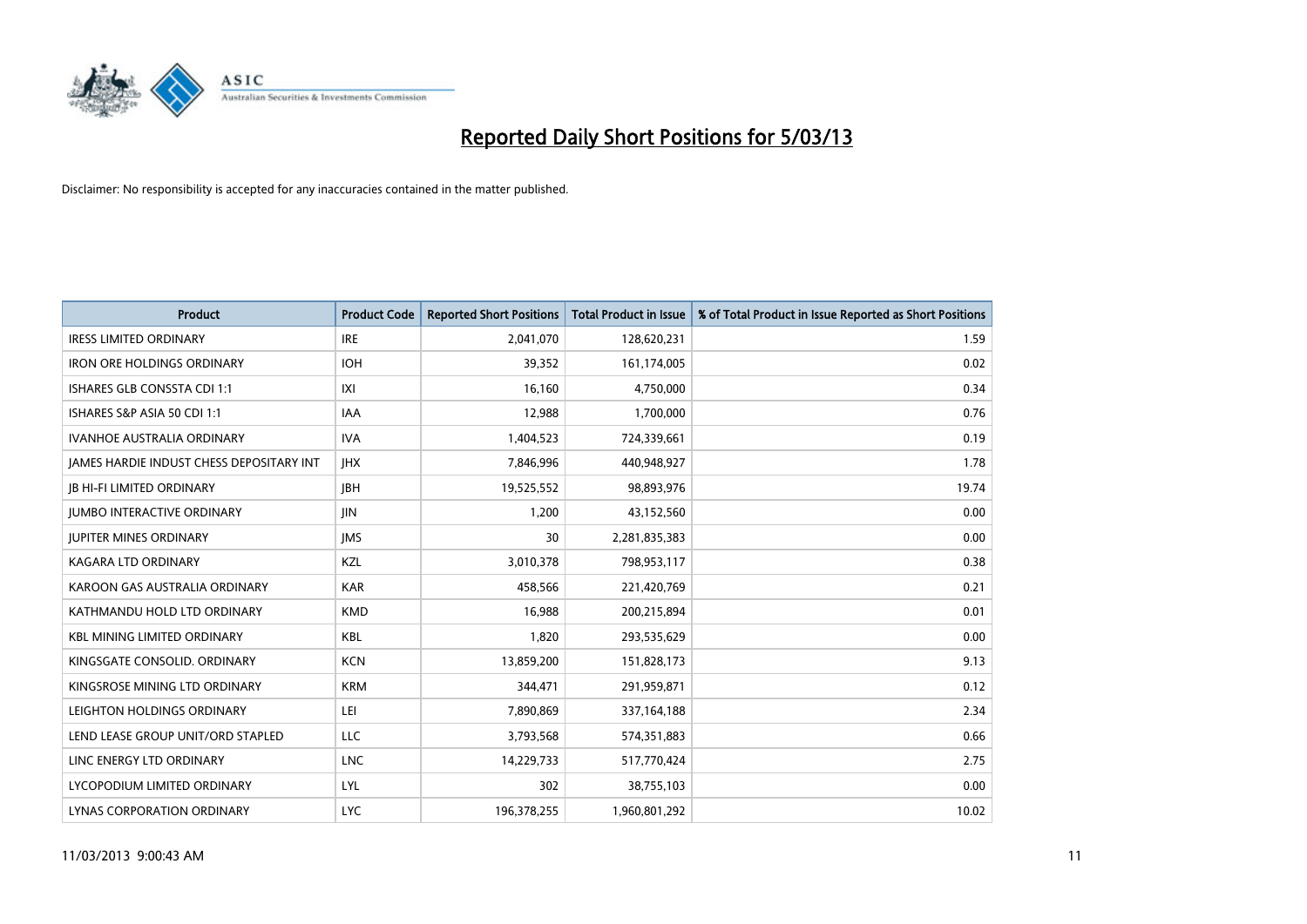

| <b>Product</b>                        | <b>Product Code</b> | <b>Reported Short Positions</b> | <b>Total Product in Issue</b> | % of Total Product in Issue Reported as Short Positions |
|---------------------------------------|---------------------|---------------------------------|-------------------------------|---------------------------------------------------------|
| M2 TELECOMMUNICATION ORDINARY         | <b>MTU</b>          | 7,800,652                       | 158,016,251                   | 4.94                                                    |
| <b>MACA LIMITED ORDINARY</b>          | <b>MLD</b>          | 61,353                          | 172,500,000                   | 0.04                                                    |
| <b>MACMAHON HOLDINGS ORDINARY</b>     | <b>MAH</b>          | 8,625,529                       | 1,261,699,966                 | 0.68                                                    |
| MACO ATLAS ROADS GRP ORDINARY STAPLED | <b>MOA</b>          | 11,826,374                      | 478,531,436                   | 2.47                                                    |
| MACQUARIE GROUP LTD ORDINARY          | <b>MOG</b>          | 4,456,630                       | 339,447,006                   | 1.31                                                    |
| <b>MATRIX C &amp; E LTD ORDINARY</b>  | <b>MCE</b>          | 3,630,474                       | 94,555,428                    | 3.84                                                    |
| MAVERICK DRILLING ORDINARY            | <b>MAD</b>          | 9,607,059                       | 452,726,751                   | 2.12                                                    |
| MCMILLAN SHAKESPEARE ORDINARY         | <b>MMS</b>          | 243,483                         | 74,523,965                    | 0.33                                                    |
| MEDUSA MINING LTD ORDINARY            | <b>MML</b>          | 3,682,110                       | 188,903,911                   | 1.95                                                    |
| MELBOURNE IT LIMITED ORDINARY         | <b>MLB</b>          | 492,222                         | 82,451,363                    | 0.60                                                    |
| MEO AUSTRALIA LTD ORDINARY            | <b>MEO</b>          | 432,047                         | 627,264,587                   | 0.07                                                    |
| <b>MERMAID MARINE ORDINARY</b>        | <b>MRM</b>          | 1,114,284                       | 223,832,900                   | 0.50                                                    |
| MESOBLAST LIMITED ORDINARY            | <b>MSB</b>          | 16,204,133                      | 287,840,322                   | 5.63                                                    |
| METALS X LIMITED ORDINARY             | <b>MLX</b>          | 77,960                          | 1,651,766,110                 | 0.00                                                    |
| METCASH LIMITED ORDINARY              | <b>MTS</b>          | 94,230,010                      | 880,704,786                   | 10.70                                                   |
| METMINCO LIMITED ORDINARY             | <b>MNC</b>          | 54,825                          | 1,749,543,023                 | 0.00                                                    |
| MICLYN EXP OFFSHR ORDINARY            | <b>MIO</b>          | 32,444                          | 278,639,188                   | 0.01                                                    |
| MILTON CORPORATION ORDINARY           | <b>MLT</b>          | 12,800                          | 122,147,119                   | 0.01                                                    |
| MINCOR RESOURCES NL ORDINARY          | <b>MCR</b>          | 2,383,627                       | 188,208,274                   | 1.27                                                    |
| MINERAL DEPOSITS ORDINARY             | <b>MDL</b>          | 1,107,339                       | 83,538,786                    | 1.33                                                    |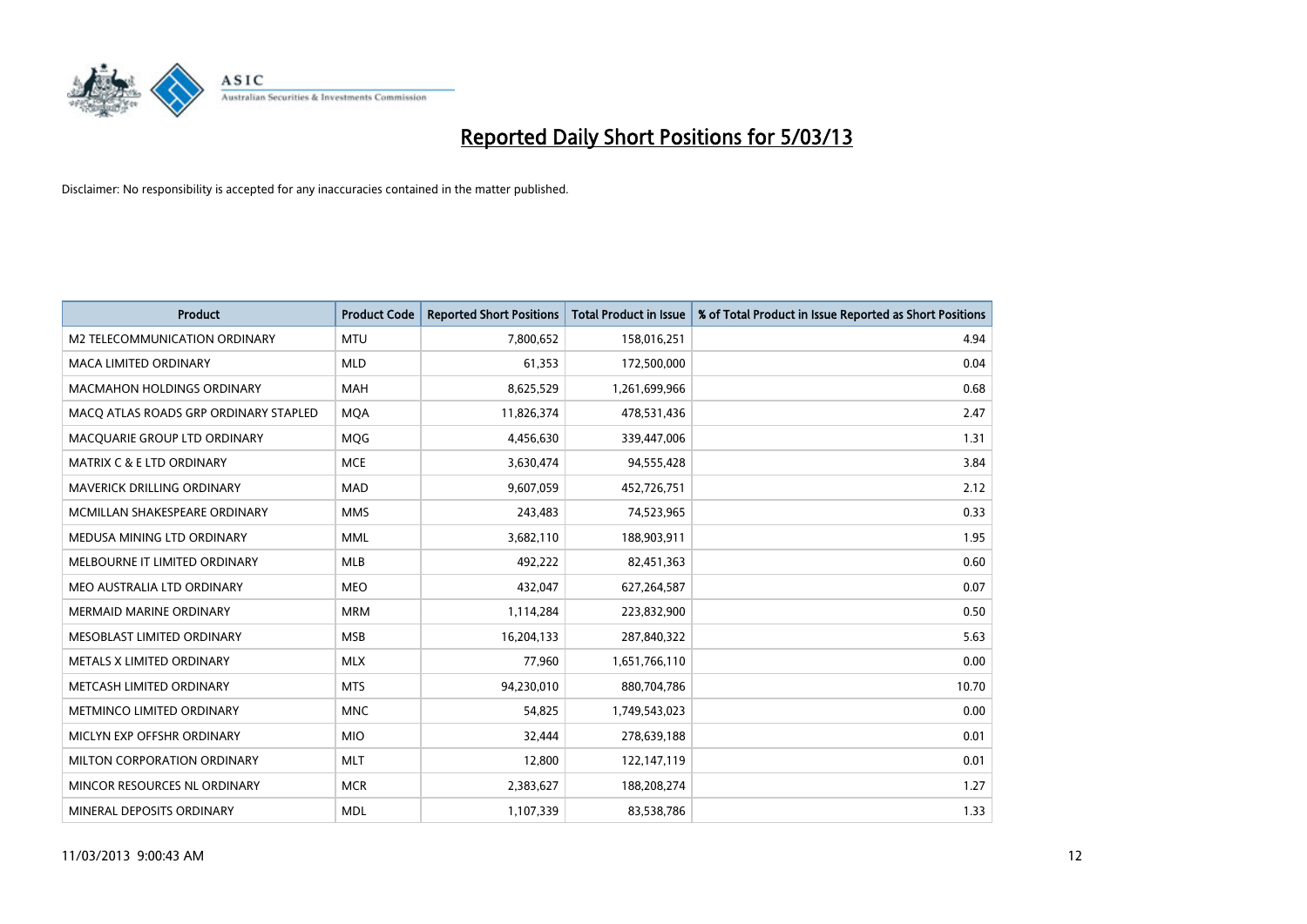

| <b>Product</b>                    | <b>Product Code</b> | <b>Reported Short Positions</b> | <b>Total Product in Issue</b> | % of Total Product in Issue Reported as Short Positions |
|-----------------------------------|---------------------|---------------------------------|-------------------------------|---------------------------------------------------------|
| MINERAL RESOURCES, ORDINARY       | <b>MIN</b>          | 1,325,565                       | 185,724,169                   | 0.71                                                    |
| MIRABELA NICKEL LTD ORDINARY      | <b>MBN</b>          | 11,837,937                      | 876,765,094                   | 1.35                                                    |
| MIRVAC GROUP STAPLED SECURITIES   | <b>MGR</b>          | 5,549,765                       | 3,425,587,451                 | 0.16                                                    |
| MOLOPO ENERGY LTD ORDINARY        | <b>MPO</b>          | 785,312                         | 246,230,752                   | 0.32                                                    |
| MONADELPHOUS GROUP ORDINARY       | <b>MND</b>          | 7,520,012                       | 90,663,543                    | 8.29                                                    |
| MORTGAGE CHOICE LTD ORDINARY      | <b>MOC</b>          | 1,508,179                       | 123,431,282                   | 1.22                                                    |
| <b>MOUNT GIBSON IRON ORDINARY</b> | <b>MGX</b>          | 4,941,362                       | 1,090,584,232                 | 0.45                                                    |
| MULTIPLEX SITES SITES             | <b>MXUPA</b>        | 657                             | 4,500,000                     | 0.01                                                    |
| MURCHISON METALS LTD ORDINARY     | <b>MMX</b>          | 3,811,366                       | 450,497,346                   | 0.85                                                    |
| <b>MYER HOLDINGS LTD ORDINARY</b> | <b>MYR</b>          | 77,895,166                      | 583,384,551                   | 13.35                                                   |
| MYSTATE LIMITED ORDINARY          | <b>MYS</b>          | 23,072                          | 87,117,374                    | 0.03                                                    |
| NATIONAL AUST. BANK ORDINARY      | <b>NAB</b>          | 11,180,054                      | 2,342,259,881                 | 0.48                                                    |
| NAVITAS LIMITED ORDINARY          | <b>NVT</b>          | 12,427,410                      | 375,367,918                   | 3.31                                                    |
| NEON ENERGY LIMITED ORDINARY      | <b>NEN</b>          | 2,986,602                       | 549,844,091                   | 0.54                                                    |
| NEW HOPE CORPORATION ORDINARY     | <b>NHC</b>          | 2,624,934                       | 830,563,352                   | 0.32                                                    |
| NEW STANDARD ENERGY ORDINARY      | <b>NSE</b>          | 849,143                         | 305,331,847                   | 0.28                                                    |
| NEWCREST MINING ORDINARY          | <b>NCM</b>          | 5,128,223                       | 765,906,839                   | 0.67                                                    |
| NEWS CORP A NON-VOTING CDI        | <b>NWSLV</b>        | 2,158,564                       | 1,524,992,348                 | 0.14                                                    |
| NEWS CORP B VOTING CDI            | <b>NWS</b>          | 1,482,847                       | 798,520,953                   | 0.19                                                    |
| NEWSAT LIMITED ORDINARY           | <b>NWT</b>          | 1,621,473                       | 515,708,407                   | 0.31                                                    |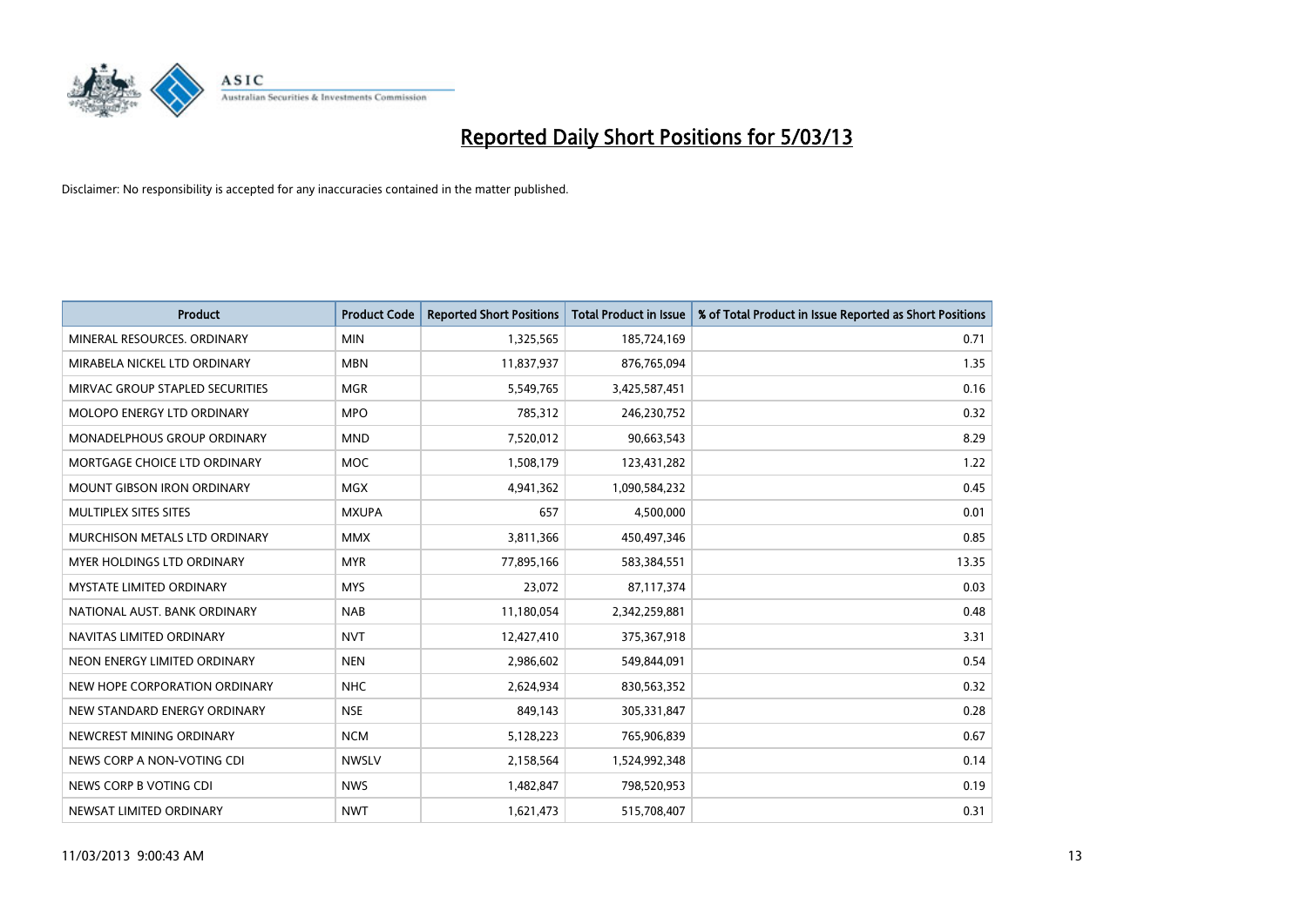

| <b>Product</b>                        | <b>Product Code</b> | <b>Reported Short Positions</b> | <b>Total Product in Issue</b> | % of Total Product in Issue Reported as Short Positions |
|---------------------------------------|---------------------|---------------------------------|-------------------------------|---------------------------------------------------------|
| NEXTDC LIMITED ORDINARY               | <b>NXT</b>          | 4,445,555                       | 172,602,288                   | 2.58                                                    |
| NEXUS ENERGY LIMITED ORDINARY         | <b>NXS</b>          | 11,745,133                      | 1,329,821,159                 | 0.88                                                    |
| NIDO PETROLEUM ORDINARY               | <b>NDO</b>          | 105,293                         | 2,044,984,301                 | 0.01                                                    |
| NOBLE MINERAL RES ORDINARY            | <b>NMG</b>          | 2,519,352                       | 666,397,952                   | 0.38                                                    |
| NORFOLK GROUP ORDINARY                | <b>NFK</b>          | 50                              | 158,890,730                   | 0.00                                                    |
| NORTHERN IRON LTD ORDINARY            | <b>NFE</b>          | 2,014,797                       | 484,405,314                   | 0.42                                                    |
| NORTHERN STAR ORDINARY                | <b>NST</b>          | 8,347,011                       | 424,277,027                   | 1.97                                                    |
| NRW HOLDINGS LIMITED ORDINARY         | <b>NWH</b>          | 9,282,019                       | 278,888,011                   | 3.33                                                    |
| NUFARM LIMITED ORDINARY               | <b>NUF</b>          | 7,345,818                       | 262,796,891                   | 2.80                                                    |
| <b>OAKTON LIMITED ORDINARY</b>        | <b>OKN</b>          | 25,122                          | 90,032,442                    | 0.03                                                    |
| OCEANAGOLD CORP. CHESS DEPOSITARY INT | <b>OGC</b>          | 1,329,440                       | 293,517,918                   | 0.45                                                    |
| OIL SEARCH LTD ORDINARY               | OSH                 | 25,018,670                      | 1,334,756,742                 | 1.87                                                    |
| OM HOLDINGS LIMITED ORDINARY          | OMH                 | 4,239,257                       | 673,423,337                   | 0.63                                                    |
| ORICA LIMITED ORDINARY                | ORI                 | 1,628,253                       | 366,768,327                   | 0.44                                                    |
| ORIGIN ENERGY ORDINARY                | <b>ORG</b>          | 18,337,331                      | 1,094,031,475                 | 1.68                                                    |
| OROCOBRE LIMITED ORDINARY             | <b>ORE</b>          | 436,068                         | 117,745,140                   | 0.37                                                    |
| OROTONGROUP LIMITED ORDINARY          | ORL                 | 2,141                           | 40,880,902                    | 0.01                                                    |
| ORPHEUS ENERGY LTD ORDINARY           | <b>OEG</b>          | 67,200                          | 130,475,919                   | 0.05                                                    |
| OZ MINERALS ORDINARY                  | OZL                 | 11,798,492                      | 303,470,022                   | 3.89                                                    |
| <b>PACIFIC BRANDS ORDINARY</b>        | <b>PBG</b>          | 11,470,225                      | 912,915,695                   | 1.26                                                    |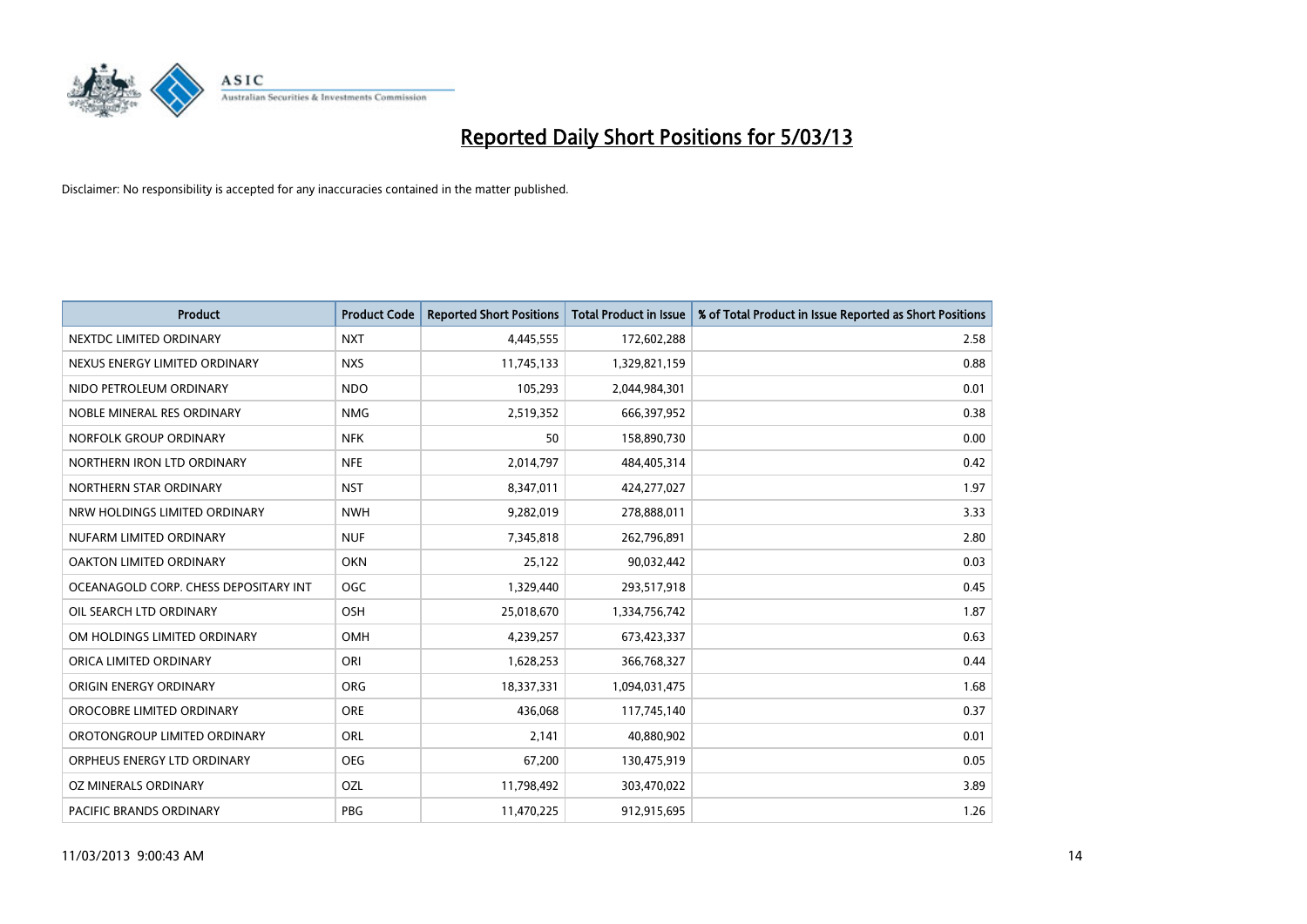

| <b>Product</b>               | <b>Product Code</b> | <b>Reported Short Positions</b> | <b>Total Product in Issue</b> | % of Total Product in Issue Reported as Short Positions |
|------------------------------|---------------------|---------------------------------|-------------------------------|---------------------------------------------------------|
| PALADIN ENERGY LTD ORDINARY  | <b>PDN</b>          | 107,891,410                     | 836,969,286                   | 12.89                                                   |
| PANAUST LIMITED ORDINARY     | <b>PNA</b>          | 1,636,606                       | 614,407,069                   | 0.27                                                    |
| PANCONTINENTAL OIL ORDINARY  | <b>PCL</b>          | 1,114,912                       | 1,150,994,096                 | 0.10                                                    |
| PANORAMIC RESOURCES ORDINARY | PAN                 | 1,246,785                       | 256,058,555                   | 0.49                                                    |
| PAPERLINX LIMITED ORDINARY   | <b>PPX</b>          | 166,194                         | 609,280,761                   | 0.03                                                    |
| PAPILLON RES LTD ORDINARY    | PIR                 | 1,917,746                       | 297,028,210                   | 0.65                                                    |
| PATTIES FOODS LTD ORDINARY   | <b>PFL</b>          | 4,035                           | 139,065,639                   | 0.00                                                    |
| PEET LIMITED ORDINARY        | <b>PPC</b>          | 3,291,987                       | 321,013,141                   | 1.03                                                    |
| PERILYA LIMITED ORDINARY     | PEM                 | 514                             | 769,316,426                   | 0.00                                                    |
| PERPETUAL LIMITED ORDINARY   | <b>PPT</b>          | 1,979,393                       | 41,980,678                    | 4.72                                                    |
| PERSEUS MINING LTD ORDINARY  | PRU                 | 26,582,910                      | 457,962,088                   | 5.80                                                    |
| PHARMAXIS LTD ORDINARY       | <b>PXS</b>          | 11,896,109                      | 308,543,389                   | 3.86                                                    |
| PHOSPHAGENICS LTD. ORDINARY  | POH                 | 1,640,599                       | 1,020,215,957                 | 0.16                                                    |
| PLATINUM ASSET ORDINARY      | <b>PTM</b>          | 8,634,339                       | 561,347,878                   | 1.54                                                    |
| PLATINUM AUSTRALIA ORDINARY  | <b>PLA</b>          | 836,127                         | 504,968,043                   | 0.17                                                    |
| PMI GOLD CORP CDI 1:1        | <b>PVM</b>          | 136,740                         | 127,637,501                   | 0.11                                                    |
| PMP LIMITED ORDINARY         | <b>PMP</b>          | 178,840                         | 323,781,124                   | 0.06                                                    |
| PREMIER INVESTMENTS ORDINARY | <b>PMV</b>          | 71,132                          | 155,260,478                   | 0.05                                                    |
| PRIMA BIOMED LTD ORDINARY    | <b>PRR</b>          | 3,519,493                       | 1,066,063,388                 | 0.33                                                    |
| PRIMARY HEALTH CARE ORDINARY | <b>PRY</b>          | 16,300,437                      | 502,983,554                   | 3.24                                                    |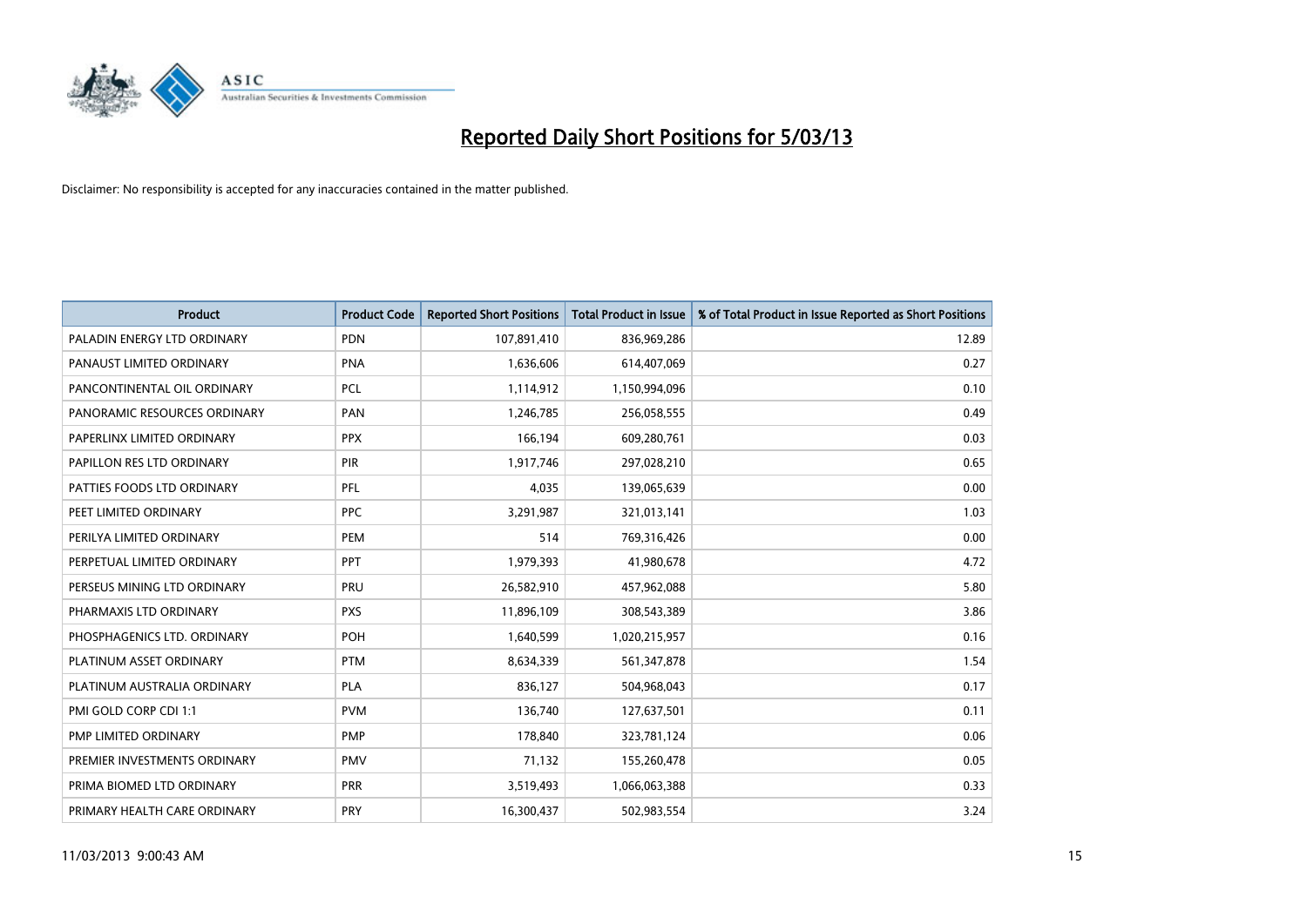

| <b>Product</b>                    | <b>Product Code</b> | <b>Reported Short Positions</b> | <b>Total Product in Issue</b> | % of Total Product in Issue Reported as Short Positions |
|-----------------------------------|---------------------|---------------------------------|-------------------------------|---------------------------------------------------------|
| PROGRAMMED ORDINARY               | <b>PRG</b>          | 322,843                         | 118,177,001                   | 0.27                                                    |
| PURA VIDA ENERGY NL ORDINARY      | <b>PVD</b>          | 157,040                         | 59,983,514                    | 0.26                                                    |
| <b>QANTAS AIRWAYS ORDINARY</b>    | QAN                 | 24,328,206                      | 2,248,150,128                 | 1.08                                                    |
| OBE INSURANCE GROUP ORDINARY      | <b>OBE</b>          | 45,964,177                      | 1,196,747,582                 | 3.84                                                    |
| ORXPHARMA LTD ORDINARY            | <b>QRX</b>          | 130,762                         | 144,644,706                   | 0.09                                                    |
| <b>QUBE HOLDINGS LTD ORDINARY</b> | <b>QUB</b>          | 12,864,247                      | 926,489,845                   | 1.39                                                    |
| RAMELIUS RESOURCES ORDINARY       | <b>RMS</b>          | 6,330,617                       | 337,296,949                   | 1.88                                                    |
| RAMSAY HEALTH CARE ORDINARY       | <b>RHC</b>          | 2,312,922                       | 202,081,252                   | 1.14                                                    |
| <b>RCR TOMLINSON ORDINARY</b>     | <b>RCR</b>          | 36,000                          | 132,431,265                   | 0.03                                                    |
| <b>REA GROUP ORDINARY</b>         | <b>REA</b>          | 19,873                          | 131,714,699                   | 0.02                                                    |
| <b>RECKON LIMITED ORDINARY</b>    | <b>RKN</b>          | 452,270                         | 129,488,015                   | 0.35                                                    |
| <b>RED 5 LIMITED ORDINARY</b>     | <b>RED</b>          | 435,247                         | 135,488,008                   | 0.32                                                    |
| <b>RED FORK ENERGY ORDINARY</b>   | <b>RFE</b>          | 3,692,185                       | 384,951,719                   | 0.96                                                    |
| REDBANK ENERGY LTD ORDINARY       | AEJ                 | 13                              | 786,287                       | 0.00                                                    |
| REDFLEX HOLDINGS ORDINARY         | <b>RDF</b>          |                                 | 110,762,310                   | 0.00                                                    |
| REECE AUSTRALIA LTD. ORDINARY     | <b>REH</b>          | 450                             | 99,600,000                    | 0.00                                                    |
| REED RESOURCES LTD ORDINARY       | <b>RDR</b>          | 83,946                          | 519,816,564                   | 0.02                                                    |
| REGIS RESOURCES ORDINARY          | <b>RRL</b>          | 7,556,279                       | 474,075,396                   | 1.59                                                    |
| RESMED INC CDI 10:1               | <b>RMD</b>          | 15,891,443                      | 1,556,242,300                 | 1.02                                                    |
| RESOLUTE MINING ORDINARY          | <b>RSG</b>          | 3,679,708                       | 643,094,224                   | 0.57                                                    |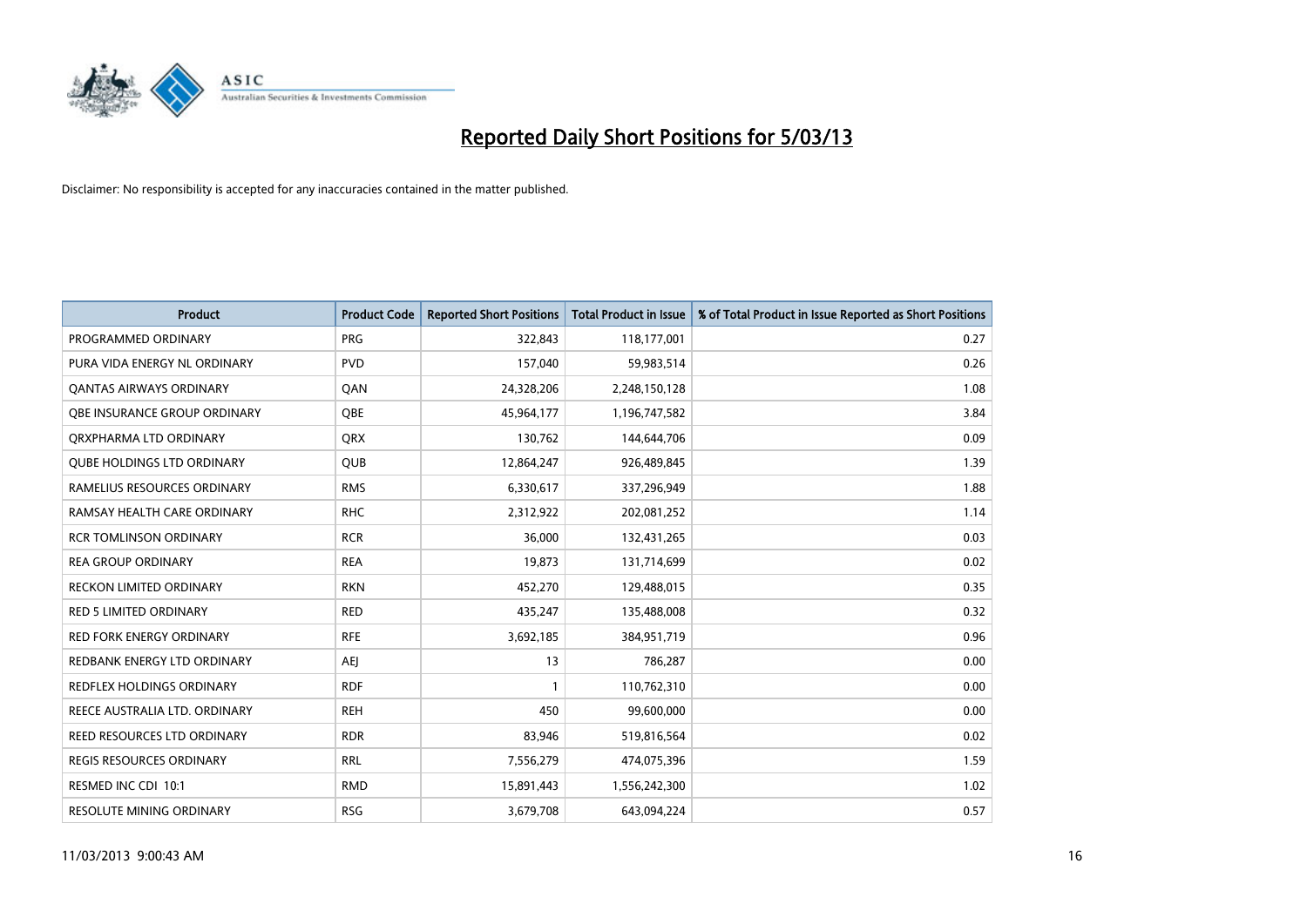

| <b>Product</b>                        | <b>Product Code</b> | <b>Reported Short Positions</b> | <b>Total Product in Issue</b> | % of Total Product in Issue Reported as Short Positions |
|---------------------------------------|---------------------|---------------------------------|-------------------------------|---------------------------------------------------------|
| <b>RESOURCE GENERATION ORDINARY</b>   | <b>RES</b>          | 73                              | 263,345,652                   | 0.00                                                    |
| RETAIL FOOD GROUP ORDINARY            | <b>RFG</b>          | 201,456                         | 130,087,856                   | 0.15                                                    |
| REVERSE CORP LIMITED ORDINARY         | <b>REF</b>          | 100                             | 92,382,175                    | 0.00                                                    |
| REX MINERALS LIMITED ORDINARY         | <b>RXM</b>          | 2,839,717                       | 188,907,284                   | 1.50                                                    |
| <b>RHG LIMITED ORDINARY</b>           | <b>RHG</b>          | 32,363                          | 308,483,177                   | 0.01                                                    |
| <b>RIALTO ENERGY ORDINARY</b>         | <b>RIA</b>          | 172,533                         | 672,259,992                   | 0.03                                                    |
| <b>RIDLEY CORPORATION ORDINARY</b>    | <b>RIC</b>          | 292,037                         | 307,817,071                   | 0.09                                                    |
| RIO TINTO LIMITED ORDINARY            | <b>RIO</b>          | 9,776,443                       | 435,758,720                   | 2.24                                                    |
| ROC OIL COMPANY ORDINARY              | <b>ROC</b>          | 2,423,029                       | 683,235,552                   | 0.35                                                    |
| <b>RURALCO HOLDINGS ORDINARY</b>      | <b>RHL</b>          | 12,000                          | 55,019,284                    | 0.02                                                    |
| SAI GLOBAL LIMITED ORDINARY           | SAI                 | 7,532,189                       | 206,969,820                   | 3.64                                                    |
| SALMAT LIMITED ORDINARY               | <b>SLM</b>          | 612                             | 159,812,799                   | 0.00                                                    |
| SAMSON OIL & GAS LTD ORDINARY         | SSN                 | 7,750,176                       | 1,985,896,471                 | 0.39                                                    |
| SANDFIRE RESOURCES ORDINARY           | <b>SFR</b>          | 4,002,011                       | 153,590,968                   | 2.61                                                    |
| <b>SANTOS LTD ORDINARY</b>            | <b>STO</b>          | 2,957,514                       | 958,926,068                   | 0.31                                                    |
| SARACEN MINERAL ORDINARY              | SAR                 | 14,394,384                      | 595,263,186                   | 2.42                                                    |
| SCA PROPERTY GROUP STAPLED SECURITIES | SCP                 | 23,605,356                      | 585,455,114                   | 4.03                                                    |
| SEDGMAN LIMITED ORDINARY              | <b>SDM</b>          | 142,914                         | 217,623,797                   | 0.07                                                    |
| SEEK LIMITED ORDINARY                 | <b>SEK</b>          | 17,697,048                      | 337,101,307                   | 5.25                                                    |
| SENEX ENERGY LIMITED ORDINARY         | SXY                 | 2,474,359                       | 1,140,804,837                 | 0.22                                                    |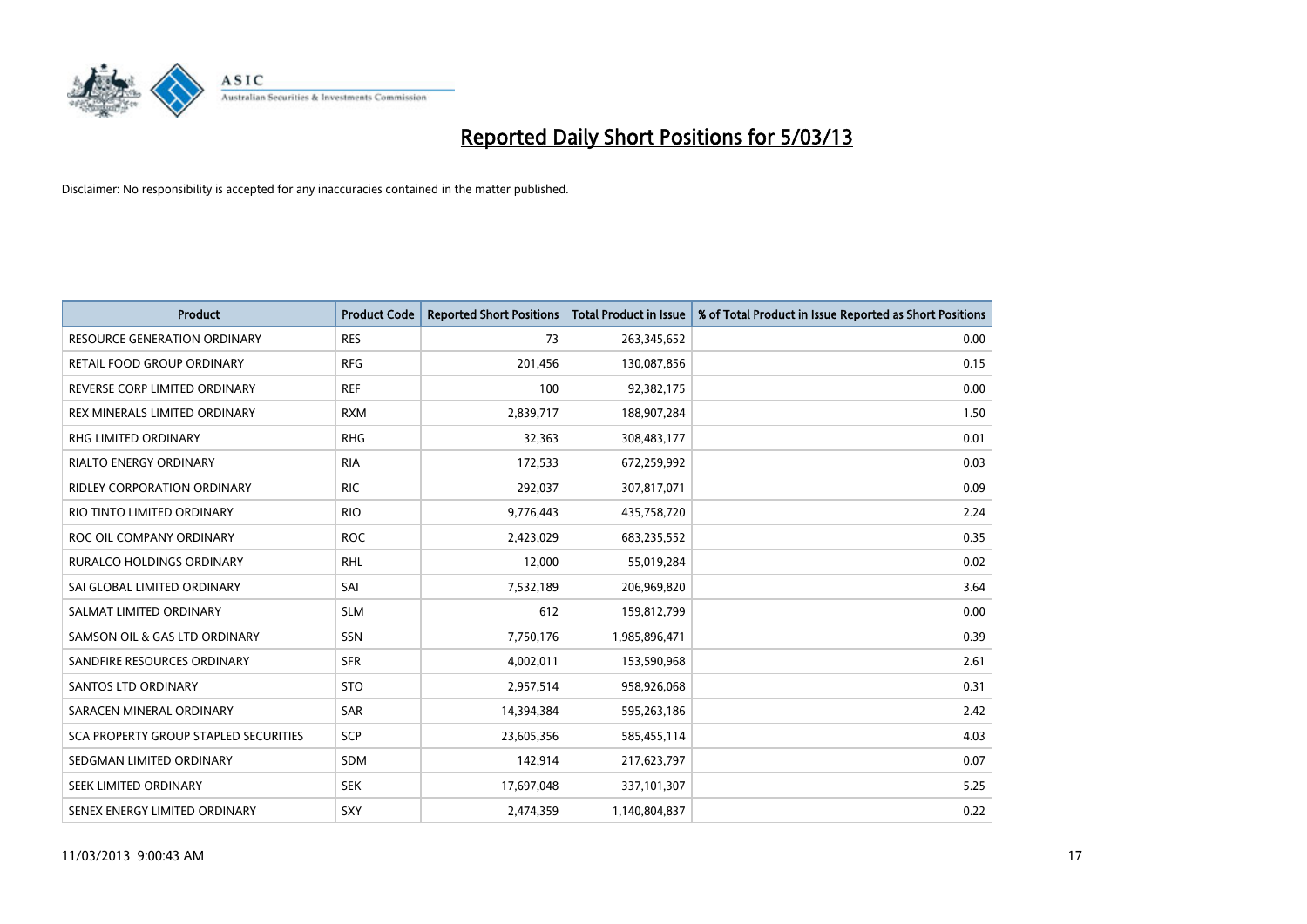

| <b>Product</b>                           | <b>Product Code</b> | <b>Reported Short Positions</b> | <b>Total Product in Issue</b> | % of Total Product in Issue Reported as Short Positions |
|------------------------------------------|---------------------|---------------------------------|-------------------------------|---------------------------------------------------------|
| SERVCORP LIMITED ORDINARY                | SRV                 | 16.466                          | 98,432,275                    | 0.02                                                    |
| SERVICE STREAM ORDINARY                  | <b>SSM</b>          | 100                             | 283,418,867                   | 0.00                                                    |
| SEVEN GROUP HOLDINGS ORDINARY            | <b>SVW</b>          | 2,666,156                       | 307,410,281                   | 0.87                                                    |
| SEVEN WEST MEDIA LTD ORDINARY            | <b>SWM</b>          | 15,635,069                      | 999,160,872                   | 1.56                                                    |
| SIGMA PHARMACEUTICAL ORDINARY            | <b>SIP</b>          | 3,748,419                       | 1,162,669,614                 | 0.32                                                    |
| SIGNATURE METALS LTD ORDINARY            | <b>SBL</b>          | 600                             | 2,759,575,214                 | 0.00                                                    |
| SILEX SYSTEMS ORDINARY                   | <b>SLX</b>          | 1,458,492                       | 170,232,464                   | 0.86                                                    |
| SILVER CHEF LIMITED ORDINARY             | SIV                 | 10.469                          | 27,222,919                    | 0.04                                                    |
| SILVER LAKE RESOURCE ORDINARY            | <b>SLR</b>          | 3,218,311                       | 379,048,750                   | 0.85                                                    |
| SIMS METAL MGMT LTD ORDINARY             | <b>SGM</b>          | 11,091,065                      | 204,304,126                   | 5.43                                                    |
| SINGAPORE TELECOMM. CHESS DEPOSITARY INT | SGT                 | 6,422,336                       | 164,748,297                   | 3.90                                                    |
| SIRIUS RESOURCES NL ORDINARY             | <b>SIR</b>          | 25,730                          | 224,434,586                   | 0.01                                                    |
| SIRTEX MEDICAL ORDINARY                  | <b>SRX</b>          | 578,184                         | 55,768,136                    | 1.04                                                    |
| SKILLED GROUP LTD ORDINARY               | <b>SKE</b>          | 4,285,446                       | 233,487,276                   | 1.84                                                    |
| <b>SKY NETWORK ORDINARY</b>              | <b>SKT</b>          | 249,787                         | 389,139,785                   | 0.06                                                    |
| <b>SLATER &amp; GORDON ORDINARY</b>      | SGH                 | 40,526                          | 170,537,215                   | 0.02                                                    |
| SMS MANAGEMENT, ORDINARY                 | <b>SMX</b>          | 3,043,719                       | 69,378,477                    | 4.39                                                    |
| SONIC HEALTHCARE ORDINARY                | <b>SHL</b>          | 7,497,989                       | 396,127,681                   | 1.89                                                    |
| SOUL PATTINSON (W.H) ORDINARY            | SOL                 | 1,116                           | 239,395,320                   | 0.00                                                    |
| SOUTH BOULDER MINES ORDINARY             | <b>STB</b>          | 3,657                           | 127,952,826                   | 0.00                                                    |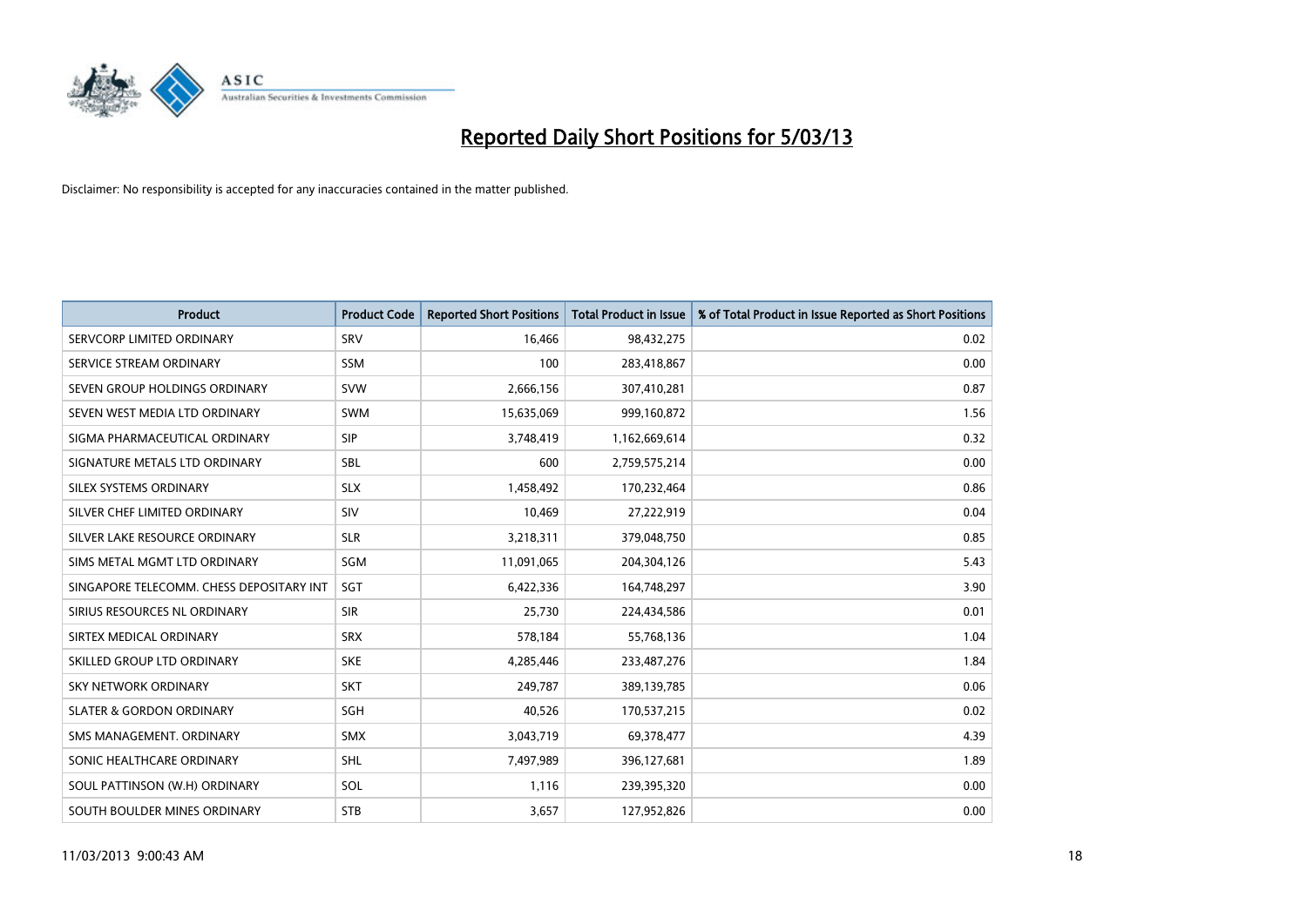

| <b>Product</b>                           | <b>Product Code</b> | <b>Reported Short Positions</b> | <b>Total Product in Issue</b> | % of Total Product in Issue Reported as Short Positions |
|------------------------------------------|---------------------|---------------------------------|-------------------------------|---------------------------------------------------------|
| SP AUSNET STAPLED SECURITIES             | <b>SPN</b>          | 14,899,924                      | 3,367,543,113                 | 0.44                                                    |
| SPARK INFRASTRUCTURE STAPLED NOTE & UNIT | SKI                 | 36,591,761                      | 1,326,734,264                 | 2.76                                                    |
| SPDR 200 FUND ETF UNITS                  | <b>STW</b>          | 41,968                          | 46,951,346                    | 0.09                                                    |
| ST BARBARA LIMITED ORDINARY              | <b>SBM</b>          | 7,501,309                       | 488,074,077                   | 1.54                                                    |
| STANMORE COAL LTD ORDINARY               | <b>SMR</b>          | 32,870                          | 207,827,090                   | 0.02                                                    |
| STARPHARMA HOLDINGS ORDINARY             | SPL                 | 7,240,261                       | 283,665,948                   | 2.55                                                    |
| STHN CROSS MEDIA ORDINARY                | <b>SXL</b>          | 11,951,196                      | 704,858,524                   | 1.70                                                    |
| STOCKLAND UNITS/ORD STAPLED              | SGP                 | 31,270,559                      | 2,202,657,963                 | 1.42                                                    |
| STRAITS RES LTD. ORDINARY                | <b>SRQ</b>          | 92,625                          | 1,164,150,159                 | 0.01                                                    |
| SUNCORP GROUP LTD ORDINARY               | <b>SUN</b>          | 5,519,451                       | 1,286,600,980                 | 0.43                                                    |
| SUNDANCE ENERGY ORDINARY                 | <b>SEA</b>          | 9,775,748                       | 278,765,141                   | 3.51                                                    |
| SUNDANCE RESOURCES ORDINARY              | <b>SDL</b>          | 5,137,359                       | 3,072,110,985                 | 0.17                                                    |
| SUNLAND GROUP LTD ORDINARY               | <b>SDG</b>          | 56.147                          | 189,417,674                   | 0.03                                                    |
| SUPER RET REP LTD ORDINARY               | SUL                 | 530,976                         | 196,432,811                   | 0.27                                                    |
| SYD AIRPORT STAPLED US PROHIBIT.         | SYD                 | 7,998,893                       | 1,861,210,782                 | 0.43                                                    |
| SYRAH RESOURCES ORDINARY                 | <b>SYR</b>          | 129,334                         | 136,310,422                   | 0.09                                                    |
| <b>TABCORP HOLDINGS LTD ORDINARY</b>     | <b>TAH</b>          | 15,111,193                      | 734,015,737                   | 2.06                                                    |
| TALON PETROLEUM LTD DEFERRED SETTLEMENT  | <b>TPD</b>          | 860,454                         | 98,135,939                    | 0.88                                                    |
| <b>TANAMI GOLD NL ORDINARY</b>           | <b>TAM</b>          | 1,122,398                       | 261,132,677                   | 0.43                                                    |
| TAP OIL LIMITED ORDINARY                 | <b>TAP</b>          | 330.345                         | 241,608,606                   | 0.14                                                    |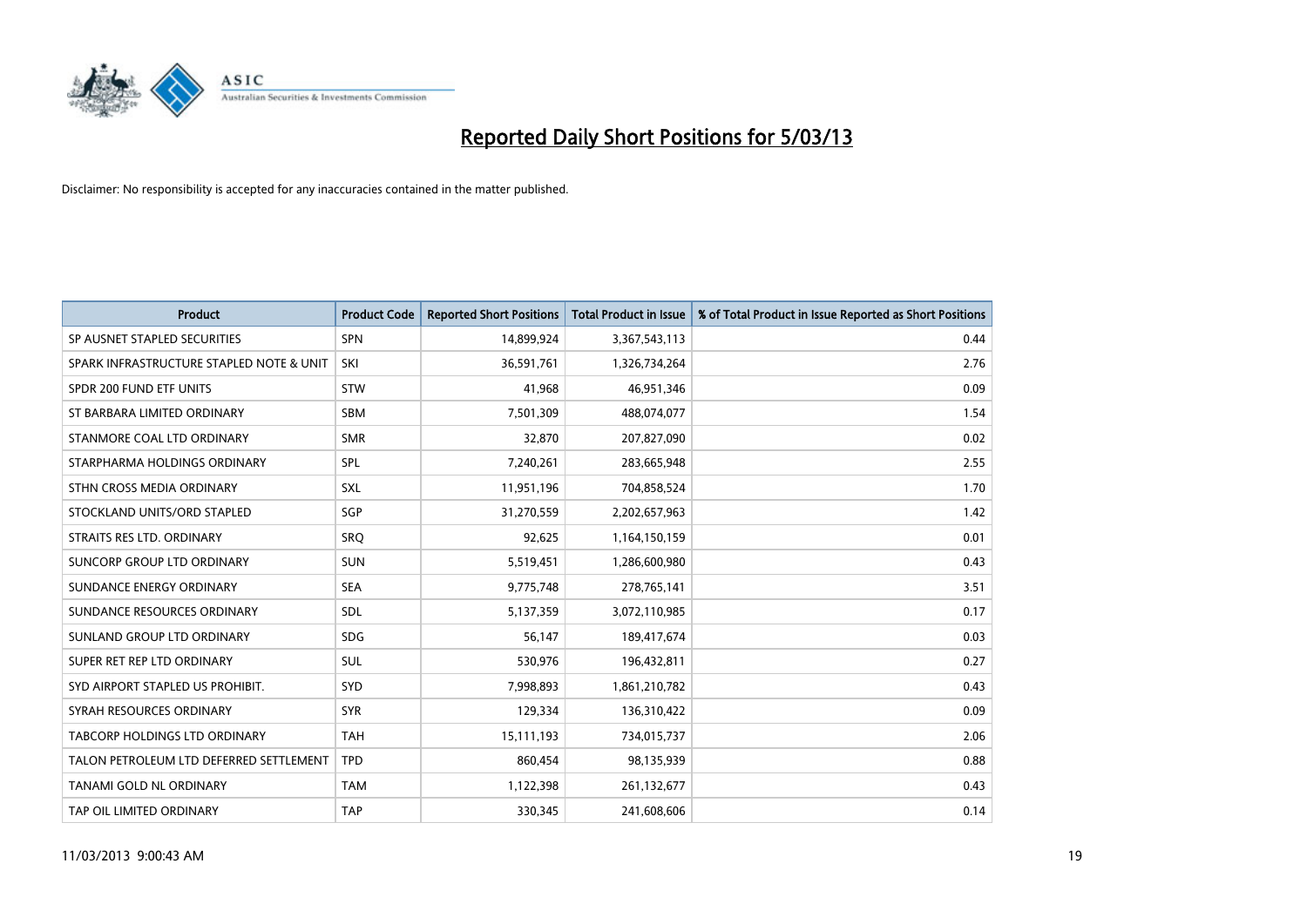

| <b>Product</b>                       | <b>Product Code</b> | <b>Reported Short Positions</b> | <b>Total Product in Issue</b> | % of Total Product in Issue Reported as Short Positions |
|--------------------------------------|---------------------|---------------------------------|-------------------------------|---------------------------------------------------------|
| <b>TASSAL GROUP LIMITED ORDINARY</b> | <b>TGR</b>          | 69,896                          | 146,304,404                   | 0.05                                                    |
| TATTS GROUP LTD ORDINARY             | <b>TTS</b>          | 6,441,626                       | 1,387,950,778                 | 0.46                                                    |
| <b>TECHNOLOGY ONE ORDINARY</b>       | <b>TNE</b>          | 24,954                          | 306,620,955                   | 0.01                                                    |
| TELECOM CORPORATION ORDINARY         | <b>TEL</b>          | 8,996,111                       | 1,816,996,462                 | 0.50                                                    |
| <b>TELSTRA CORPORATION, ORDINARY</b> | <b>TLS</b>          | 26,500,470                      | 12,443,074,357                | 0.21                                                    |
| TEN NETWORK HOLDINGS ORDINARY        | <b>TEN</b>          | 93,670,420                      | 2,586,970,845                 | 3.62                                                    |
| TERANGA GOLD CORP CDI 1:1            | <b>TGZ</b>          | 49.279                          | 173,843,756                   | 0.03                                                    |
| THE REJECT SHOP ORDINARY             | <b>TRS</b>          | 2,305,880                       | 26,092,220                    | 8.84                                                    |
| TIGER RESOURCES ORDINARY             | <b>TGS</b>          | 1,961,101                       | 673,470,269                   | 0.29                                                    |
| TOLL HOLDINGS LTD ORDINARY           | <b>TOL</b>          | 33,753,902                      | 717,133,875                   | 4.71                                                    |
| TOX FREE SOLUTIONS ORDINARY          | <b>TOX</b>          | 1,081,674                       | 115,999,858                   | 0.93                                                    |
| TPG TELECOM LIMITED ORDINARY         | <b>TPM</b>          | 994,163                         | 793,808,141                   | 0.13                                                    |
| TRADE ME GROUP ORDINARY              | <b>TME</b>          | 1,086,051                       | 396,017,568                   | 0.27                                                    |
| <b>TRANSFIELD SERVICES ORDINARY</b>  | <b>TSE</b>          | 9,618,194                       | 512,457,716                   | 1.88                                                    |
| TRANSPACIFIC INDUST, ORDINARY        | <b>TPI</b>          | 9,669,219                       | 1,578,563,490                 | 0.61                                                    |
| TRANSURBAN GROUP TRIPLE STAPLED SEC. | <b>TCL</b>          | 6,701,110                       | 1,481,594,818                 | 0.45                                                    |
| TREASURY WINE ESTATE ORDINARY        | <b>TWE</b>          | 20,194,385                      | 647,227,144                   | 3.12                                                    |
| TROY RESOURCES LTD ORDINARY          | <b>TRY</b>          | 234,045                         | 91,318,649                    | 0.26                                                    |
| UGL LIMITED ORDINARY                 | <b>UGL</b>          | 7,405,355                       | 166,511,240                   | 4.45                                                    |
| UNILIFE CORPORATION CDI 6:1          | <b>UNS</b>          | 9.280                           | 247,822,566                   | 0.00                                                    |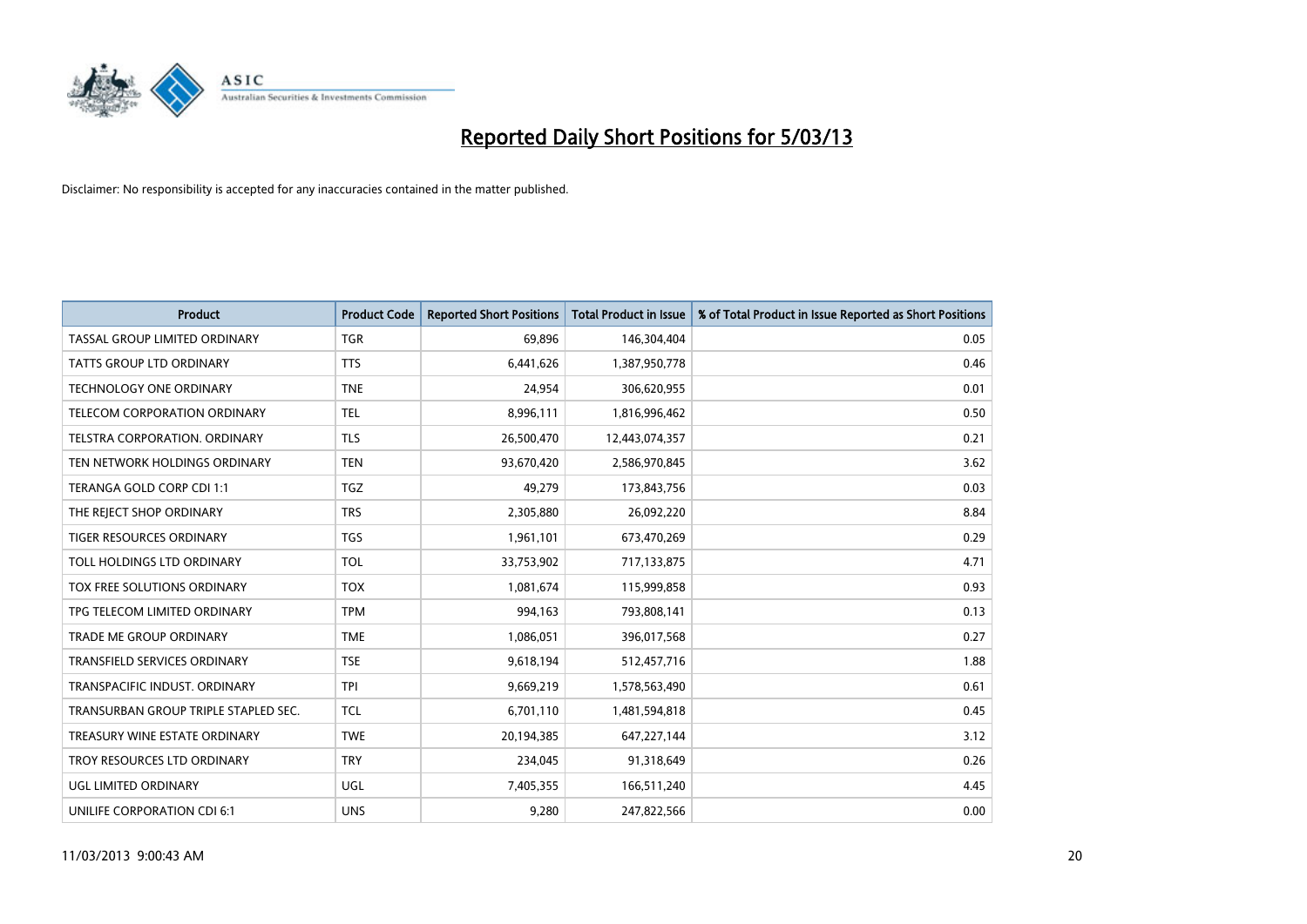

| <b>Product</b>                         | <b>Product Code</b> | <b>Reported Short Positions</b> | <b>Total Product in Issue</b> | % of Total Product in Issue Reported as Short Positions |
|----------------------------------------|---------------------|---------------------------------|-------------------------------|---------------------------------------------------------|
| UXC LIMITED ORDINARY                   | <b>UXC</b>          | 134,791                         | 308,056,885                   | 0.04                                                    |
| <b>VENTURE MINERALS ORDINARY</b>       | <b>VMS</b>          | 227,760                         | 287,320,170                   | 0.08                                                    |
| <b>VIRGIN AUS HLDG LTD ORDINARY</b>    | <b>VAH</b>          | 71,460,826                      | 2,455,775,111                 | 2.91                                                    |
| VNGD AUS SHARES ETF UNITS              | <b>VAS</b>          | 771                             | 5,807,438                     | 0.01                                                    |
| <b>VOCUS COMMS LTD ORDINARY</b>        | <b>VOC</b>          | 112,671                         | 77,984,492                    | 0.14                                                    |
| WAM CAPITAL LIMITED ORDINARY           | <b>WAM</b>          | 300                             | 188,871,704                   | 0.00                                                    |
| <b>WATPAC LIMITED ORDINARY</b>         | <b>WTP</b>          | 253,051                         | 184,332,526                   | 0.14                                                    |
| <b>WDS LIMITED ORDINARY</b>            | <b>WDS</b>          | 7                               | 144,740,614                   | 0.00                                                    |
| WEBIET LIMITED ORDINARY                | <b>WEB</b>          | 99,364                          | 79,397,959                    | 0.13                                                    |
| <b>WESFARMERS LIMITED ORDINARY</b>     | <b>WES</b>          | 27,777,657                      | 1,006,657,195                 | 2.76                                                    |
| WESFARMERS LIMITED PARTIALLY PROTECTED | <b>WESN</b>         | 121,475                         | 150,536,403                   | 0.08                                                    |
| WESTERN AREAS LTD ORDINARY             | <b>WSA</b>          | 12,965,351                      | 196,843,803                   | 6.59                                                    |
| WESTERN DESERT RES. ORDINARY           | <b>WDR</b>          | 722,831                         | 360,853,631                   | 0.20                                                    |
| WESTFIELD GROUP ORD/UNIT STAPLED SEC   | <b>WDC</b>          | 6,086,773                       | 2,228,027,781                 | 0.27                                                    |
| WESTFIELD RETAIL TST UNIT STAPLED      | <b>WRT</b>          | 3,924,169                       | 3,054,166,195                 | 0.13                                                    |
| WESTPAC BANKING CORP ORDINARY          | <b>WBC</b>          | 24,962,092                      | 3,103,729,084                 | 0.80                                                    |
| WHITE ENERGY COMPANY ORDINARY          | <b>WEC</b>          | 234,291                         | 322,974,494                   | 0.07                                                    |
| WHITEHAVEN COAL ORDINARY               | <b>WHC</b>          | 53,759,724                      | 1,014,164,422                 | 5.30                                                    |
| WHK GROUP LIMITED ORDINARY             | <b>WHG</b>          | 46,078                          | 265,200,652                   | 0.02                                                    |
| WOODSIDE PETROLEUM ORDINARY            | <b>WPL</b>          | 1,707,078                       | 823,910,657                   | 0.21                                                    |